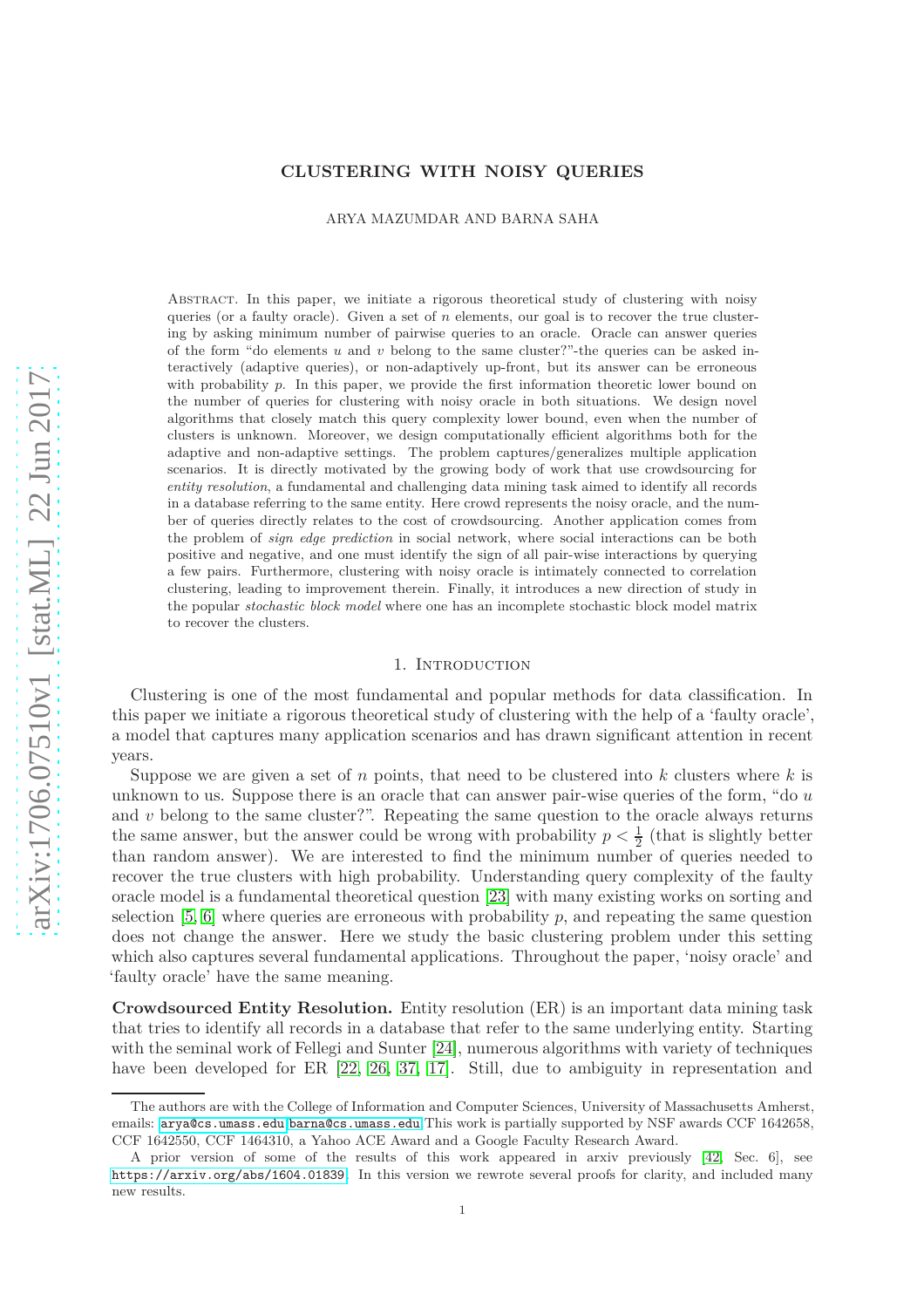poor data quality, accuracy of automated ER techniques has been unsatisfactory. To remedy this, a recent trend in ER has been to use human in the loop. In this setting, humans are asked simple pair-wise queries adaptively, "do *u* and *v* represent the same entity?", and these answers are used to improve the final accuracy [\[28,](#page-17-7) [50,](#page-18-0) [52,](#page-18-1) [25,](#page-17-8) 48, [19,](#page-17-9) [27,](#page-17-10) [35,](#page-17-11) [43\]](#page-17-12). Proliferation of crowdsourcing platforms like Amazon Mechanical Turk (AMT), CrowdFlower etc. allows for easy implementation. However, data collected from non-expert workers on crowdsourcing platforms are inevitably noisy. A simple scheme to reduce errors could be to take a majority vote after asking the same question to multiple independent crowd workers. However, often that is not sufficient. Our experiments on several real datasets with answers collected from AMT [29, 48] show majority voting could sometime even increase the errors. Interestingly, such an observation has been made by a recent paper as well [\[47\]](#page-18-2). There are more complex querying model [\[47,](#page-18-2) [51,](#page-18-3) 49], and involved heuristics [29, 48] to handle errors in this scenario. Let  $p, 0 < p < 1/2$  $p, 0 < p < 1/2$  $p, 0 < p < 1/2$  be the probability of error<sup>1</sup> of a query answer which might also be the aggregated answer after repeating the query several times. Therefore, once the answer has been aggregated, it cannot change. In all crowdsourcing works, the goal is to minimize the number of queries to reduce the cost and time of crowdsourcing, and recover the entities (clusters). This is exactly clustering with noisy oracle. While several heuristics have been developed [48, [28,](#page-17-7) 49], here we provide a rigorous theory with near-optimal algorithms and hardness bounds.

**Signed Edge Prediction.** The edge sign prediction problem can be defined as follows. Suppose we are given a social network with signs on all its edges, but the sign from node *u* to *v*, denoted by  $s(u, v) \in \{\pm 1\}$  is hidden. The goal is to recover these signs as best as possible using minimal amount of information. Social interactions or sentiments can be both positive ("like", "trust") and negative ("dislike", "distrust"). [\[38\]](#page-17-13) provides several such examples; e.g., Wikipedia, where one can vote for or against the nomination of others to adminship [\[8\]](#page-16-2), or Epinions and Slashdots where users can express trust or distrust, or can declare others to be friends or foes [\[7,](#page-16-3) [36\]](#page-17-14). Initiated by [\[9,](#page-16-4) [32\]](#page-17-15), many techniques and related models using convex optimization, low-rank approximation and learning theoretic approaches have been used for this problem [\[15,](#page-16-5) [10,](#page-16-6) [12\]](#page-16-7). Recently [\[14,](#page-16-8) [12,](#page-16-7) 44] proposed the following model for edge sign prediction. We can query a pair of nodes  $(u, v)$  to test whether  $s(u, v) = +1$  indicating *u* and *v* belong to the same cluster or  $s(u, v) = -1$  indicating they are not. However, the query fails to return the correct answer with probability  $0 < p < 1/2$ , and we want to query the minimal possible pairs. This is exactly the case of *clustering with noisy oracle*. Our result significantly improves, and generalizes over [\[14,](#page-16-8) [12,](#page-16-7) 44].

**Correlation Clustering.** In fact, when all pair-wise queries are given, and the goal is to recover the maximum likelihood (ML) clustering, then our problem is equivalent to *noisy correlation clustering* [\[4,](#page-16-9) [41\]](#page-17-16). Introduced by [\[4\]](#page-16-9), correlation clustering is an extremely well-studied model of clustering. We are given a graph  $G = (V, E)$  with each edge  $e \in E$  labelled either  $+1$  or −1, the goal of correlation clustering is to either (a) minimize the number of disagreements, that is the number of intra-cluster  $-1$  edges and inter-cluster  $+1$  edges, or (b) maximize the number of agreements that is the number of intra-cluster +1 edges and inter-cluster −1 edges. Correlation clustering is NP-hard, but can be approximated well with provable guarantees [\[4\]](#page-16-9). In a random noise model, also introduced by [\[4\]](#page-16-9) and studied further by [\[41\]](#page-17-16), we start with a ground truth clustering, and then each edge label is flipped with probability *p*. This is exactly the graph we observe if we make all possible pair-wise queries, and the ML decoding coincides with correlation clustering. The proposed algorithm of [\[4\]](#page-16-9) can recover in this case all clusters of size  $\omega(\sqrt{|V| \log |V|})$ , and if "all" the clusters have size  $\Omega(\sqrt{|V|})$ , then they can be recovered by [\[41\]](#page-17-16). Using our proposed algorithms for clustering with noisy oracle, we can also recover significantly smaller sized clusters given the number of clusters are not too many. Such a result is possible to obtain using the repeated-peeling technique of [3]. However, our running time is significantly better. E.g. for  $k \leq n^{1/6}$ , we have a running time of  $O(n \log n)$ , whereas for [3], it

<span id="page-1-0"></span><sup>&</sup>lt;sup>1</sup> an approximation of *p* can often be estimated manually from a small sample of crowd answers.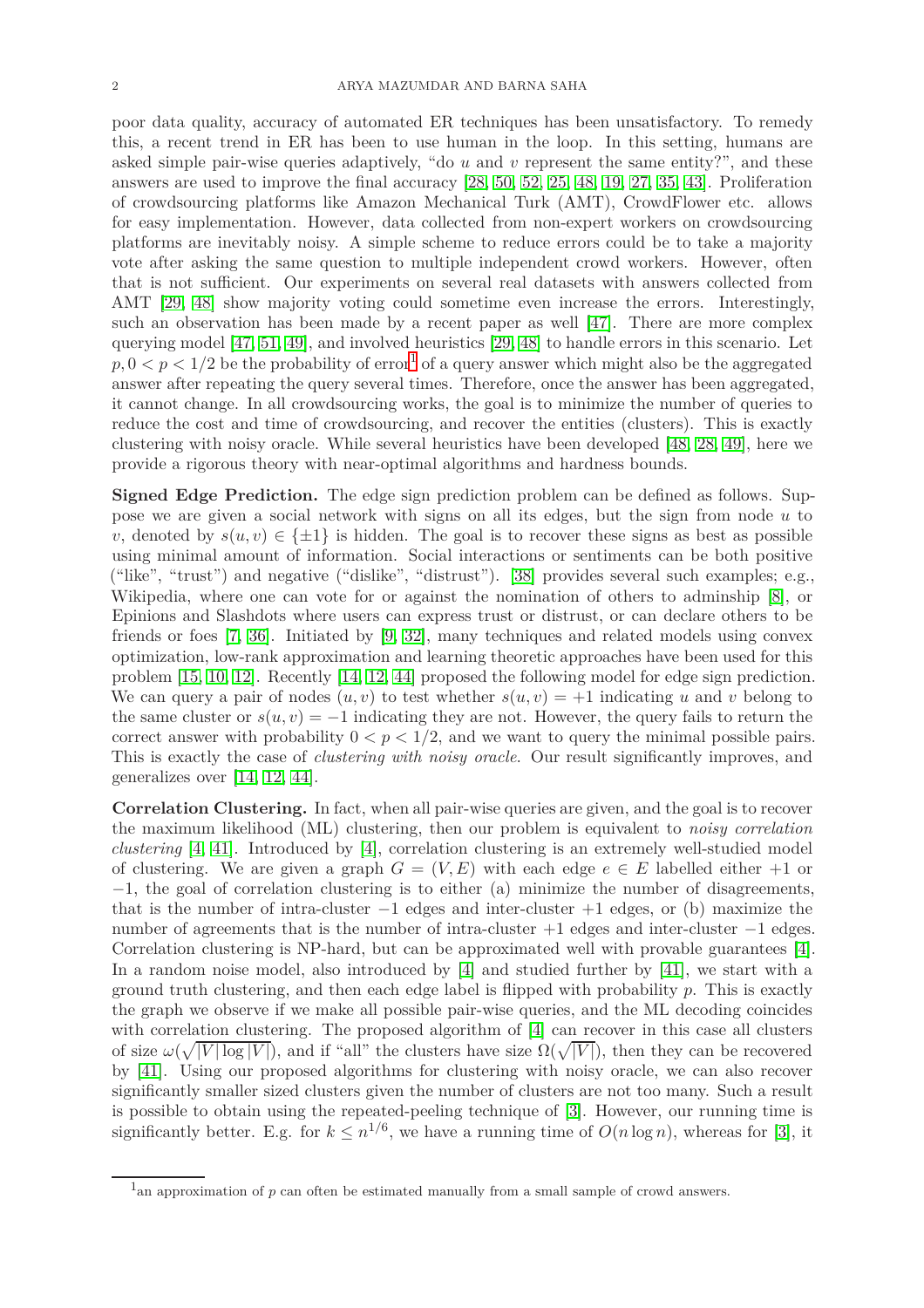is dominated by the time to solve a convex optimization over *n*-vertex graph which is at least  $O(n^3)$ .

**Stochastic Block Model (SBM).** The clustering with faulty oracle is intimately connected with the *planted partition model*, also known as the stochastic block model [\[34,](#page-17-17) [21,](#page-17-18) [20,](#page-17-19) 2, [1,](#page-16-10) [30,](#page-17-20) [16,](#page-17-21) [45\]](#page-17-22). The stochastic block model is an extremely well-studied model of random graphs where two vertices within the same community share an edge with probability  $p'$ , and two vertices in different communities share an edge with probability  $q'$ . It is often assumed that  $k$ , the number of communities, is a constant (e.g. *k* = 2 is known as the *planted bisection model* and is studied extensively [\[1,](#page-16-10) [45,](#page-17-22) [21\]](#page-17-18) or a slowly growing function of *n* (e.g.  $k = o(\log n)$ ). There are extensive literature on characterizing the threshold phenomenon in SBM in terms of the gap between  $p'$  and  $q'$  (e.g. see [2] and therein for many references) for exact and approximate recovery of clusters of nearly equal size<sup>[2](#page-2-0)</sup>. If we allow for different probability of errors for pairs of elements based on whether they belong to the same cluster or not, then the resultant faulty oracle model is an intriguing generalization of SBM. Consider the probability of error for a query on  $(u, v)$  is  $1 - p'$  if *u* and *v* belong to the same cluster and *q*' otherwise; but now, we can only learn a subset of the entries of an SBM matrix by querying adaptively. Understanding how the threshold of recovery changes for such an "incomplete" or "space-efficient" SBM will be a fascinating direction to pursue. In fact, our lower bound results extend to asymmetric probability values, while designing efficient algorithms and sharp thresholds are ongoing works. In [\[13\]](#page-16-11), a locality model where measurements can only be obtained for nearby nodes is studied for two clusters with non-adaptive querying and allowing repetitions. It would also be interesting to extend our work with such locality constraints.

**Contributions.** Formally the *clustering with a faulty oracle* is defined as follows.

**Problem** (Query-Cluster). *Consider a set of points*  $V \equiv [n]$  *containing k latent clusters*  $V_i$ ,  $i = 1, \ldots, k$ ,  $V_i \cap V_j = \emptyset$ , where k and the subsets  $V_i \subseteq [n]$  are unknown. There is an oracle  $\mathcal{O}_{p,q}: V \times V \to \{\pm 1\}$ , with two error parameters  $p,q: 0 < p < q < 1$ . The oracle takes as *input a pair of vertices*  $u, v \in V \times V$ , and if  $u, v$  belong to the same cluster then  $\mathcal{O}_{p,q}(u, v) = +1$ *with probability*  $1 - p$  *and*  $\mathcal{O}_{p,q}(u, v) = -1$  *with probability p.* On the other hand, if  $u, v$  do not *belong to the same cluster then*  $\mathcal{O}_{p,q}(u, v) = +1$  *with probability*  $1 - q$  *and*  $\mathcal{O}_{p,q}(u, v) = -1$  *with probability q. Such an oracle is called a* binary asymmetric channel*. A special case would be when*  $p = 1 - q = \frac{1}{2} - \lambda$ ,  $\lambda > 0$ , the binary symmetric *channel*, *where the error rate is the same p for all pairs. Except for the lower bound, we focus on the symmetric case in this paper. Note that the oracle returns the same answer on repetition. Now, given V*, find  $Q \subseteq V \times V$  such that  $|Q|$  *is minimum, and from the oracle answers it is possible to recover*  $V_i$ ,  $i = 1, 2, ..., k$  *with high probability*[3](#page-2-1) *.*

Our contributions are as follows.

• *Lower Bound (Section [2\)](#page-3-0)*. We show that  $\Omega(\frac{nk}{\Delta(p||q)})$  is the information theoretic lower bound on the number of adaptive queries required to obtain the correct clustering with high probability even when the clusters are of similar size (see, Theorem [1\)](#page-3-1). Here  $\Delta(p||q)$  is the Jensen-Shannon divergence between Bernoulli *p* and *q* distributions. For the symmetric case, that is when  $p = 1 - q$ ,  $\Delta(p||1 - p) = (1 - 2p) \log \frac{1-p}{p}$ . In particular, if  $p = \frac{1}{2} - \lambda$ , our lower bound on query complexity is  $\Omega(\frac{nk}{\lambda^2}) = \Omega(\frac{nk}{(1-2p)^2})$ . Developing lower bounds in the interactive setting especially with noisy answers appears to be significantly challenging as popular techniques based on Fano-type inequalities for multiple hypothesis testing [\[11,](#page-16-12) [39\]](#page-17-23) do not apply, and we believe our technique will be useful in other noisy interactive learning settings.

• *Information-Theoretic Optimal Algorithm (Section [3\)](#page-6-0).* For the symmetric error case, we design an algorithm which asks at most  $O(\frac{nk \log n}{(1-2n)^2})$  $\frac{n k \log n}{(1-2p)^2}$  queries (Theorem [2\)](#page-6-1) matching the lower bound within an  $O(\log n)$  factor, whenever  $p = \frac{1}{2} - \lambda$ .

<sup>2</sup>Most recent works consider the region of interest as  $p' = \frac{a \log n}{n}$  and  $q' = \frac{b \log n}{n}$  for some  $a > b > 0$ .

<span id="page-2-1"></span><span id="page-2-0"></span><sup>&</sup>lt;sup>3</sup> high probability implies with probability  $1 - o_n(1)$ , where  $o_n(1) \to 0$  as  $n \to \infty$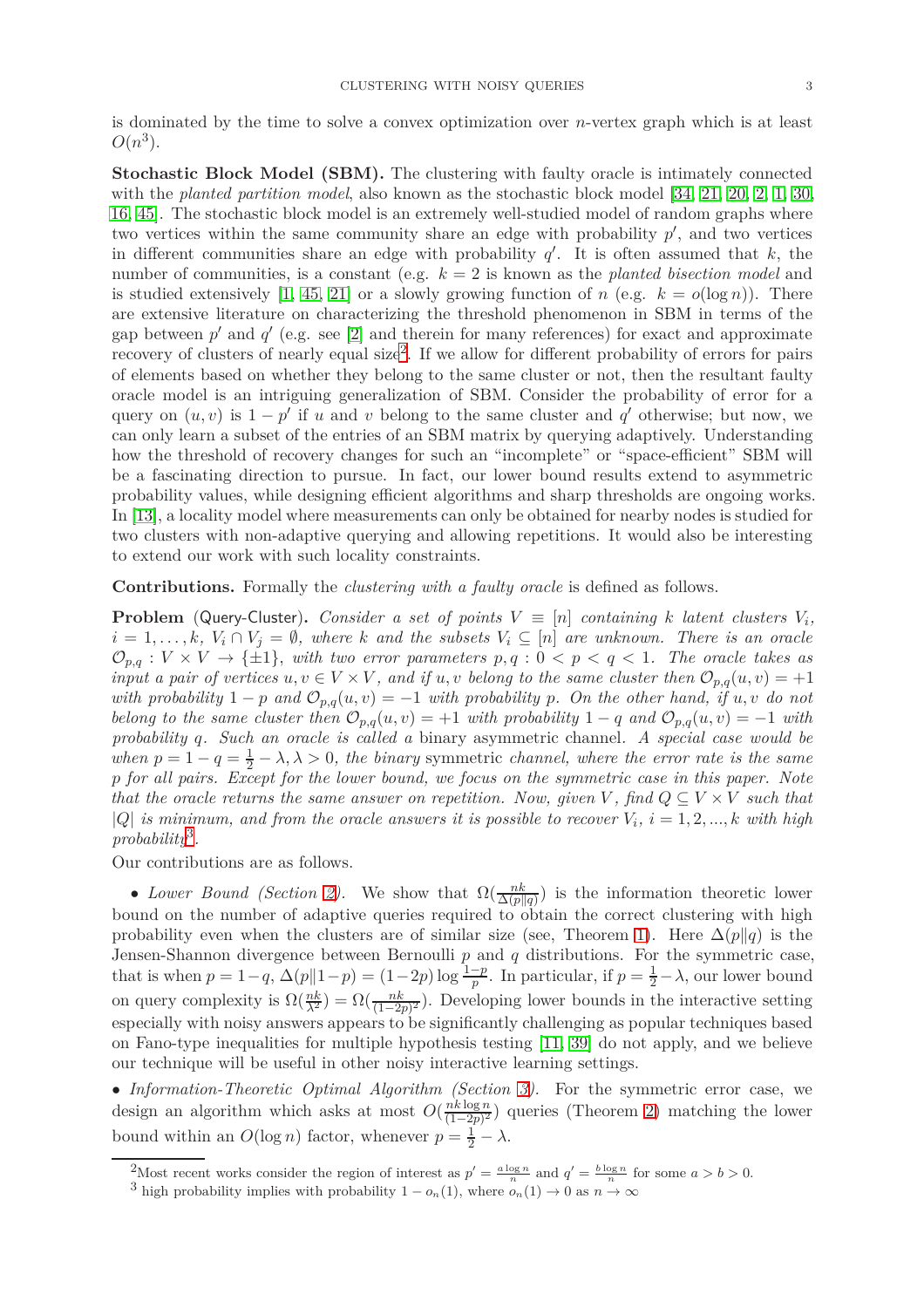• *Computationally Efficient Algorithm (Section [3.2\)](#page-10-0).* We next design an algorithm that is computationally efficient and runs in  $O(n \log n + k^6)$  time and asks at most  $O(\frac{nk^2 \log n}{(1-2n)^4})$  $\frac{n\kappa^2 \log n}{(1-2p)^4}$  queries. Note that most prior works in SBM, or works on edge sign detection, only consider the case when *k* is a constant [2, [30,](#page-17-20) [16\]](#page-17-21), even just  $k = 2$  [\[45,](#page-17-22) [1,](#page-16-10) [14,](#page-16-8) [12,](#page-16-7) 44]. As long as,  $k = O(n^{1/6})$ , we get a running time of  $O(n \log n)$ . We can use this algorithm to recover all clusters of size at least min  $(k, \sqrt{n})$  log *n* for correlation clustering on noisy graph, improving upon the results of [\[4,](#page-16-9) [41\]](#page-17-16). The algorithm runs in time  $O(n \log n)$  whenever  $k \leq n^{1/6}$ , as opposed to  $O(n^3)$  in [3].

• *Nonadaptive Algorithm (Section [4\)](#page-14-0)*. When the queries must be done up-front, for  $k = 2$ , we give a simple  $O(n \log n)$  time algorithm that asks  $O(\frac{n \log n}{(1-2n)^{n}})$  $\frac{n \log n}{(1-2p)^4}$  queries improving upon [44] where a polynomial time algorithm (at least with a running time of  $O(n^3)$ ) is shown with number of queries  $O(n \log n/(1/2 - p)^{\frac{\log n}{\log \log n}})$  and over [\[14,](#page-16-8) [12\]](#page-16-7) where  $O(npoly \log n)$  queries are required under certain conditions on the clusters. Our result generalizes to  $k > 2$ , and we show interesting lower bounds in this setting. Further, we derive new lower bound showing trade-off between queries and threshold of recovery for incomplete SBM in Sec. [4.1.](#page-15-0)

# 2. Lower bound for the faulty-oracle model

<span id="page-3-0"></span>Note that we are not allowed to ask the same question multiple times to get the correct answer. In this case, even for probabilistic recovery, a minimum size bound on cluster size is required. For example, consider the following two different clusterings.  $C_1: V = \sqcup_{i=1}^{k-2} V_i \sqcup \{v_1, v_2\} \sqcup \{v_3\}$ and  $C_2: V = \bigcup_{i=1}^{k-2} V_i \sqcup \{v_1\} \sqcup \{v_2, v_3\}.$  Now if one of these two clusterings are given two us uniformly at random, no matter how many queries we do, we will fail to recover the correct clustering with positive probability. Therefore, the challenge in proving lower bounds is when clusters all have size more than a minimum threshold, or when they are all nearly balanced. This removes the constraint on the algorithm designer on how many times a cluster can be queried with a vertex and the algorithms can have greater flexibility. We define a clustering to be *balanced* if either of the following two conditions hold 1) the maximum size of a cluster is  $\leq \frac{4n}{k}$  $\frac{dn}{k}$ , 2) the minimum size of a cluster is  $\geq \frac{n}{20}$  $\frac{n}{20k}$ . It is much harder to prove lower bounds if the clustering is balanced.

Our main lower bound in this section uses the Jensen-Shannon (JS) divergence. The wellknown KL divergence is defined between two probability mass functions  $f$  and  $g$ :  $D(f||g)$  =  $\sum_i f(i) \log \frac{f(i)}{g(i)}$ . Further define the JS divergence as:  $\Delta(f||g) = \frac{1}{2}(D(f||g) + D(g||f))$ . In particular, the KL and JS divergences between two Bernoulli random variable with parameters *p* and *q* are denoted with  $D(p||q)$  and  $\Delta(p||q)$  respectively.

<span id="page-3-1"></span>**Theorem 1** (Query-Cluster Lower Bound). *Any (randomized) algorithm must make*  $\Omega\left(\frac{nk}{\Delta(n)}\right)$  $\Delta(p||q)$  $\setminus$  $expected\ number\ of\ queries\ to\ recover\ the\ correct\ clustering\ with\ probability\ at\ least\  $\frac{3}{4}$ ,\ even\ when$ *the clustering is known to be balanced.*

Note that the lower bound is more effective when *p* and *q* are close. Moreover our actual lower bound is slightly tighter with the expected number of queries required given by  $\Omega\left(\frac{nk}{\min\{D(a\|n)\}}\right)$  $\min\{D(q||p), D(p||q)\}$ *.*

We have *V* to be the *n*-element set to be clustered:  $V = \sqcup_{i=1}^k V_i$ . To prove Theorem [1](#page-3-1) we first show that, if the number of queries is small, then there exist  $\Omega(k)$  number of clusters, that are not being sufficiently queried with. Then we show that, since the size of the clusters cannot be too large or too small, there exists a decent number of vertices in these clusters.

The main piece of the proof of Theorem [1](#page-3-1) is Lemma [1.](#page-3-2)

<span id="page-3-2"></span>**Lemma 1.** *Suppose, there are k clusters. There exist at least*  $\frac{4k}{5}$  *clusters such that an element* **Example 1:** *Suppose*, there are *k* clusters. There exist at teast  $\frac{1}{5}$  clusters such that an element v from any one of these clusters will be assigned to a wrong cluster by any randomized algorithm *with probability* 1/4 *unless the total number of queries involving v is more than*  $\frac{k}{10\Delta(p||q)}$ .

*Proof.* Our first task is to cast the problem as a hypothesis testing problem.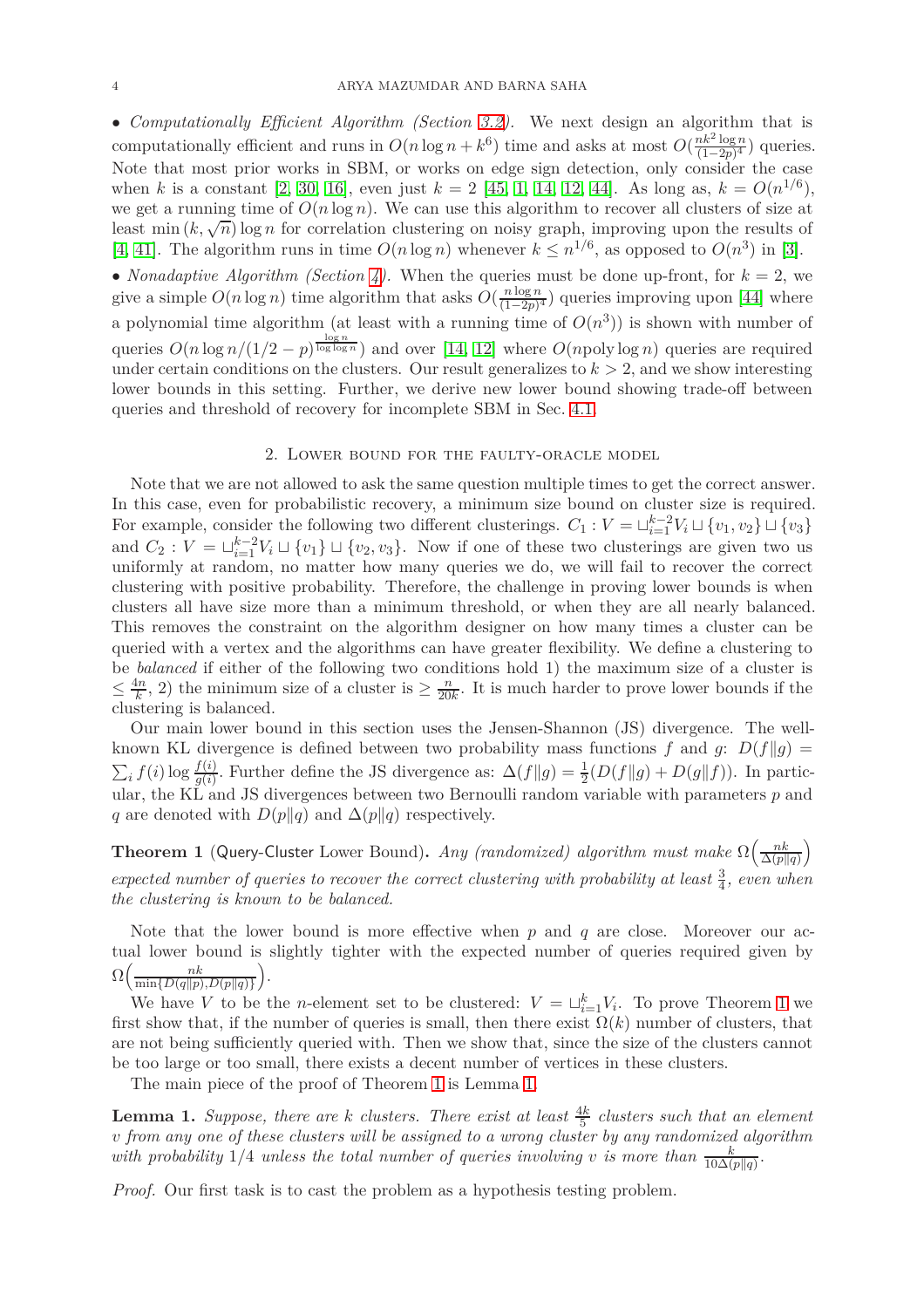**Step 1: Setting up the hypotheses.** Let us assume that the *k* clusters are already formed, and we can moreover assume that all elements except for one element *v* has already been assigned to a cluster. Note that, queries that do not involve the said element plays no role in this stage.

Now the problem reduces to a hypothesis testing problem where the *i*th hypothesis *H<sup>i</sup>* for  $i = 1, \ldots, k$ , denotes that the true cluster for *v* is  $V_i$ . We can also add a null-hypothesis *H*<sup>0</sup> that stands for the vertex belonging to none of the clusters (since *k* is unknown this is a hypothetical possibility for any algorithm<sup>[4](#page-4-0)</sup>). Let  $P_i$  denote the joint probability distribution of our observations (the answers to the queries involving vertex *v*) when  $H_i$  is true,  $i = 1, \ldots, k$ . That is for any event  $A$  we have,

$$
P_i(\mathcal{A}) = \Pr(\mathcal{A}|H_i).
$$

Suppose *T* denotes the total number of queries made by a (possibly randomized) algorithm at this stage before assigning a cluster. Also let  $\underline{x}$  be the  $T$  dimensional binary vector that is the result of the queries. The assignment is based on  $x$ . Let the random variable  $T_i$  denote the number of queries involving cluster  $V_i$ ,  $i = 1, \ldots, k$ . In the second phase, we need to identify a set of clusters that are not being queried with enough by the algorithm.

**Step 2:** A set of "weak" clusters. We must have,  $\sum_{i=1}^{k} \mathbb{E}_0 T_i = T$ . Let,

$$
J_1 \equiv \{i \in \{1, \ldots, k\} : \mathbb{E}_0 T_i \le \frac{10T}{k}\}.
$$

Since,  $(k - |J_1|) \frac{10T}{k} \leq T$ , we have  $|J_1| \geq \frac{9k}{10}$ . That is there exist at least  $\frac{9k}{10}$  clusters in each of where less than  $\frac{10T}{k}$  (on average under  $H_0$ ) queries were made before assignment.

Let  $\mathcal{E}_i \equiv \{$  the algorithm outputs cluster  $V_i$ . Let

$$
J_2 = \{i \in \{1, \ldots, k\} : P_0(\mathcal{E}_i) \le \frac{10}{k}\}.
$$

Moreover, since  $\sum_{i=1}^{k} P_0(\mathcal{E}_i) \leq 1$  we must have,  $(k - |J_2|) \frac{10}{k} \leq 1$ , or  $|J_2| \geq \frac{9k}{10}$ . Therefore,  $J = J_1 \cap J_2$  has size,

$$
|J| \ge 2 \cdot \frac{9k}{10} - k = \frac{4k}{5}.
$$

Now let us assume that, we are given an element  $v \in V_j$  for some  $j \in J$  to cluster  $(H_j)$  is the true hypothesis). The probability of correct clustering is  $P_i(\mathcal{E}_i)$ . In the last step, we give an upper bound on probability of correct assignment for this element.

**Step 3: Bounding probability of correct assignment for weak cluster elements.** We must have,

$$
P_j(\mathcal{E}_j) = P_0(\mathcal{E}_j) + P_j(\mathcal{E}_j) - P_0(\mathcal{E}_j)
$$
  
\n
$$
\leq \frac{10}{k} + |P_0(\mathcal{E}_j) - P_j(\mathcal{E}_j)|
$$
  
\n
$$
\leq \frac{10}{k} + ||P_0 - P_j||_{TV} \leq \frac{10}{k} + \sqrt{\frac{1}{2}D(P_0||P_j)}.
$$

where we again used the definition of the total variation distance and in the last step we have used the Pinsker's inequality [\[18\]](#page-17-24). The task is now to bound the divergence  $D(P_0||P_i)$ . Recall that  $P_0$  and  $P_j$  are the joint distributions of the independent random variables (answers to queries) that are identical to one of two Bernoulli random variables: $Y$ , which is Bernoulli $(p)$ , or *Z*, which is Bernoulli(*q*). Let  $X_1, \ldots, X_T$  denote the outputs of the queries, all independent random variables. We must have, from the chain rule [\[18\]](#page-17-24),

$$
D(P_0||P_j) = \sum_{i=1}^{T} D(P_0(x_i|x_1,\ldots,x_{i-1})||P_j(x_i|x_1,\ldots,x_{i-1}))
$$

<span id="page-4-0"></span><sup>4</sup> this lower bound easily extend to the case even when *k* is known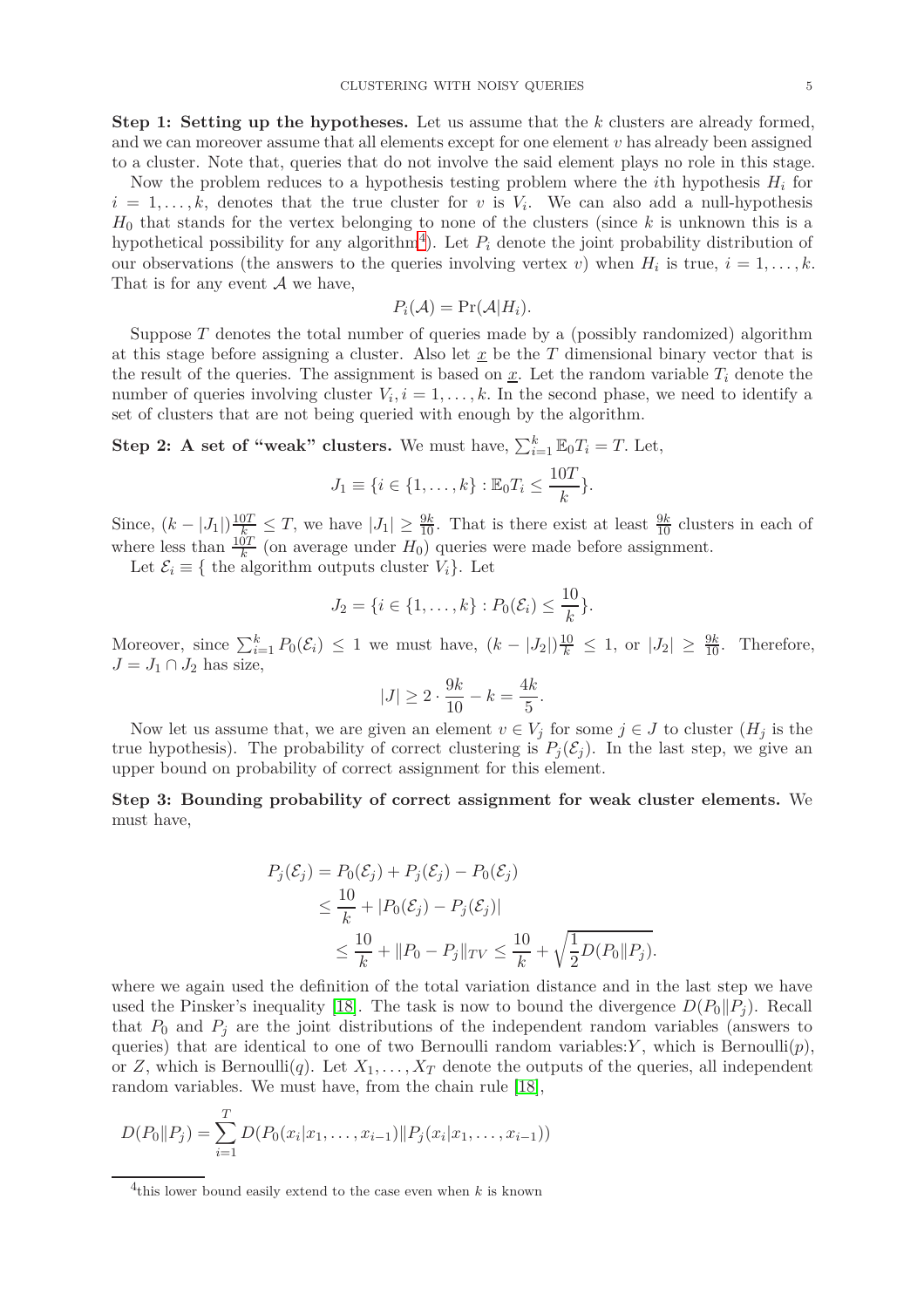$$
= \sum_{i=1}^T \sum_{(x_1,\ldots,x_{i-1}) \in \{0,1\}^{i-1}} P_0(x_1,\ldots,x_{i-1}) D(P_0(x_i|x_1,\ldots,x_{i-1}) || P_j(x_i|x_1,\ldots,x_{i-1})).
$$

Note that, for the random variable  $X_i$ , the term  $D(P_0(x_i|x_1,\ldots,x_{i-1})||P_j(x_i|x_1,\ldots,x_{i-1}))$  will contribute to  $D(q||p)$  only when the query involves the cluster  $V_i$ . Otherwise the term will contribute to 0. Hence,

$$
D(P_0||P_j) = \sum_{i=1}^T \sum_{(x_1, ..., x_{i-1}) \in \{0,1\}^{i-1}:\text{ith query involves } V_j} P_0(x_1, ..., x_{i-1})D(q||p)
$$
  
=  $D(q||p) \sum_{i=1}^T \sum_{(x_1, ..., x_{i-1}) \in \{0,1\}^{i-1}:\text{ith query involves } V_j} P_0(x_1, ..., x_{i-1})$   
=  $D(q||p) \sum_{i=1}^T P_0(i\text{th query involves } V_j) = D(q||p)\mathbb{E}_0 T_j \le \frac{10T}{k}D(q||p).$ 

Now plugging this in,

$$
P_j(\mathcal{E}_j) \le \frac{10}{k} + \sqrt{\frac{1}{2} \frac{10T}{k} D(q||p)} \le \frac{10}{k} + \sqrt{\frac{1}{2}},
$$

if  $T \leq \frac{k}{10D(n)}$  $\frac{k}{10D(q||p)}$  and large enough *k*. Had we bounded the total variation distance with  $D(P_j||P_0)$ in the Pinsker's inequality then we would have  $D(p||q)$  in the denominator. Obviously the smaller of  $D(p||q)$  and  $D(q||p)$  would give the stronger lower bound.

Now we are ready to prove Theorem [1.](#page-3-1)

*Proof of Theorem [1.](#page-3-1)* We will show the claim by considering a balanced input. Recall that for a balanced input either the maximum size of a cluster is  $\leq \frac{4n}{k}$  or the minimum size of a cluster is  $\geq \frac{n}{20k}$ . We will consider the two cases separately for the proof.

*Case 1: the maximum size of a cluster is*  $\leq \frac{4n}{k}$  $\frac{4n}{k}$ .

Suppose, the total number of queries is  $T'$ . That means number of vertices involved in the queries is  $\leq 2T'$ . Note that, there are *k* clusters and *n* elements. Let *U* be the set of vertices that are involved in less than  $\frac{16T'}{n}$  $\frac{5T'}{n}$  queries. Clearly,  $(n - |U|) \frac{16T'}{n} \leq 2T'$ , or  $|U| \geq \frac{7n}{8}$ .

Now we know from Lemma [1](#page-3-2) that there exists  $\frac{4k}{5}$  clusters such that a vertex *v* from any one of these clusters will be assigned to a wrong cluster by any randomized algorithm with probability 1/4 unless the expected number of queries involving this vertex is more than  $\frac{k}{10\Delta(q||p)}$ .

We claim that *U* must have an intersection with at least one of these  $\frac{4k}{5}$  clusters. If not, then more than  $\frac{7n}{8}$  vertices must belong to less than  $k - \frac{4k}{5} = \frac{k}{5}$  clusters. Or t  $\frac{k}{5}$  clusters. Or the maximum size of a cluster will be  $\frac{7n \cdot 5}{8k} > \frac{4n}{k}$  $\frac{dn}{k}$ , which is prohibited according to our assumption.

Now each vertex in the intersection of *U* and the  $\frac{4k}{5}$  clusters are going to be assigned to an incorrect cluster with positive probability if,  $\frac{16T'}{n} \leq \frac{k}{10\Delta(1)}$  $\frac{k}{10\Delta(p||q)}$ . Therefore we must have  $T' \geq$ *nk*  $\frac{n\kappa}{160\Delta(p||q)}$ 

*Case* 2: the minimum size of a cluster is  $\geq \frac{n}{20k}$ .

Let *U'* be the set of clusters that are involved in at most  $\frac{16T'}{k}$  $\frac{bT}{k}$  queries. That means,  $(k |U'| \frac{16T'}{k} \leq 2T'$ . This implies,  $|U'| \geq \frac{7k}{8}$ . Now we know from Lemma [1](#page-3-2) that there exist  $\frac{4k}{5}$  clusters (say  $U^*$ ) such that a vertex v from any one of these clusters will be assigned to a wrong cluster by any randomized algorithm with probability 1*/*4 unless the expected number of queries involving this vertex is more than  $\frac{k}{10\Delta(p||q)}$ . Quite clearly  $|U^* \cap U| \ge \frac{7k}{8} + \frac{4k}{5} - k = \frac{27k}{40}$ .

Consider a cluster  $V_i$  such that  $i \in U^* \cap U$ , which is always possible because the intersection is nonempty.  $V_i$  is involved in at most  $\frac{16T'}{k}$  $\frac{\delta T}{k}$  queries. Let the minimum size of any cluster be *t*. Now, at least half of the vertices of  $V_i$  must each be involved in at most  $\frac{32T'}{kt}$  queries. Now each of these vertices must be involved in at least  $\frac{k}{10\Delta(p||q)}$  queries (see Lemma [1\)](#page-3-2) to avoid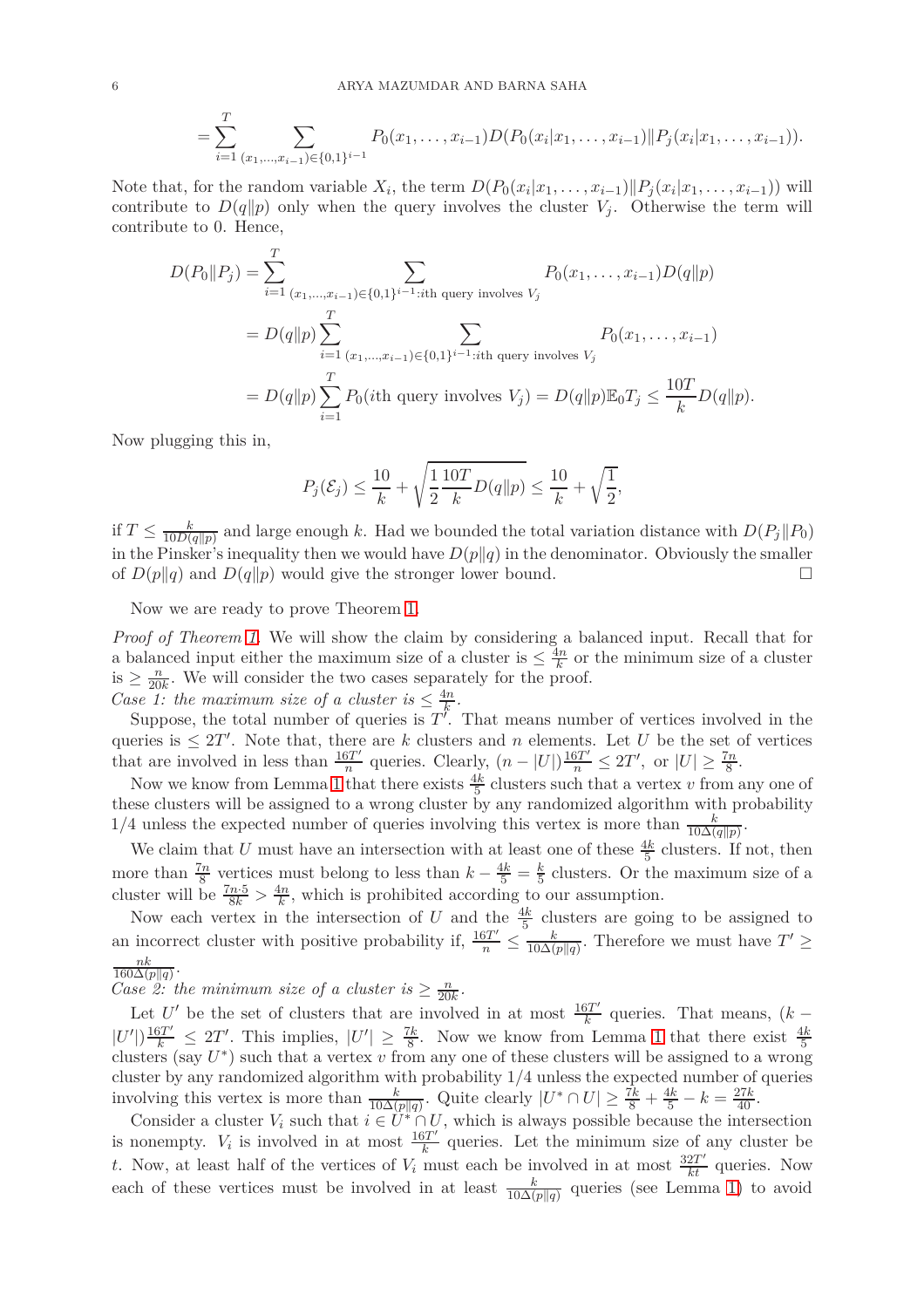being assigned to a wrong cluster with positive probability. This means,  $\frac{32T'}{kt} \geq \frac{k}{10\Delta(t)}$  $10\Delta(p||q)$ or  $T' = \Omega\left(\frac{nk}{\Delta(n)}\right)$  $\Delta(p||q)$  $\left( \theta, \sin \theta \right) \geq \frac{n}{20k}$ . В последните последните последните последните последните последните последните последните последните последн<br>В последните последните последните последните последните последните последните последните последните последнит

### 3. Algorithms

<span id="page-6-0"></span>In this section, we first develop an information theoretically optimal algorithm for clustering with faulty oracle within an  $O(\log n)$  factor of the optimal query complexity. Next, we show how the ideas can be extended to make it computationally efficient. We consider both the adaptive and non-adaptive versions.

<span id="page-6-2"></span>3.1. **Information-Theoretic Optimal Algorithm.** Let  $V = \bigcup_{i=1}^{k} V_i$  be the true clustering and  $V = \bigcup_{i=1}^k \hat{V}_i$  be the maximum likelihood (ML) estimate of the clustering that can be found when  $\overline{all}$   $\binom{n}{2}$  queries have been made to the faulty oracle. Our first result obtains a query complexity upper bound within an *O*(log *n*) factor of the information theoretic lower bound. The algorithm runs in quasi-polynomial time, and we show this is the optimal possible assuming the famous *planted clique* hardness. Next, we show how the ideas can be extended to make it computationally efficient in Section [3.2.](#page-10-0) We consider both the adaptive and non-adaptive versions.

In particular, we prove the following theorem.

<span id="page-6-1"></span>**Theorem 2.** *There exists an algorithm with query complexity*  $O(\frac{nk \log n}{(1-2n)^2})$  $\frac{n\kappa \log n}{(1-2p)^2}$  *for* Query-Cluster *that returns the ML estimate with high probability when query answers are incorrect with probability*  $p < \frac{1}{2}$ . Moreover, the algorithm returns all true clusters of *V* of size at least  $\frac{C \log n}{(1-2p)^2}$  for a *suitable constant C with probability*  $1 - o_n(1)$ *.* 

**Remark 1.** *Assuming*  $p = \frac{1}{2} - \lambda$ , as  $\lambda \to 0$ ,  $\Delta(p||1 - p) = (1 - 2p) \ln \frac{1-p}{p} = 2\lambda \ln \frac{1/2+\lambda}{1/2-\lambda}$  $2\lambda \ln(1 + \frac{2\lambda}{1/2 - \lambda}) \leq \frac{4\lambda^2}{1/2 - \lambda} = O(\lambda^2) = O((1 - 2p)^2)$ , matching the query complexity lower bound *within an O*(log *n*) *factor. Thus our upper bound is within a* log *n factor of the information theoretic optimum in this range.*

**Finding the Maximum Likelihood Clustering of** *V* **with faulty oracle.** We can view the clustering problem as following. We have an undirected graph  $G(V \equiv [n], E)$ , such that *G* is a union of *k* disjoint cliques  $G_i(V_i, E_i)$ ,  $i = 1, \ldots, k$ . The subsets  $V_i \in [n]$  are unknown to us; they are called the clusters of  $V$ . The adjacency matrix of  $G$  is a block-diagonal matrix. Let us denote this matrix by  $A = (a_{i,j})$ .

Now suppose, each edge of *G* is erased independently with probability *p*, and at the same time each non-edge is replaced with an edge with probability *p*. Let the resultant adjacency matrix of the modified graph be  $Z = (z_{i,j})$ . The aim is to recover A from Z.

**Lemma 2.** *The maximum likelihood recovery is given by the following:*

$$
S_{\ell}, \ell=1, \dots; V=\sqcup_{\ell} S_{\ell} \prod_{\ell} \prod_{i,j \in S_{\ell}, i \neq j} P_{+}(z_{i,j}) \prod_{r,t,r \neq t} \prod_{i \in S_{r}, j \in S_{t}} P_{-}(z_{i,j})
$$

$$
= \max_{S_{\ell}, \ell=1, \dots; V=\sqcup_{\ell=1} S_{\ell}} \prod_{\ell} \prod_{i,j \in S_{\ell}, i \neq j} \frac{P_{+}(z_{i,j})}{P_{-}(z_{i,j})} \prod_{i,j \in V, i \neq j} P_{-}(z_{i,j}).
$$

 $where, P_{+}(1) = 1 - p, P_{+}(0) = p, P_{-}(1) = p, P_{-}(0) = 1 - p.$ 

Therefore, the ML recovery asks for,

$$
\max_{S_{\ell}, \ell=1,\dots;V=\sqcup_{\ell=1} S_{\ell}} \sum_{\ell} \sum_{i,j \in S_{\ell}, i \neq j} \ln \frac{P_{+}(z_{i,j})}{P_{-}(z_{i,j})}.
$$

Note that,

$$
\ln \frac{P_+(0)}{P_-(0)} = -\ln \frac{P_+(1)}{P_-(1)} = \ln \frac{p}{1-p}.
$$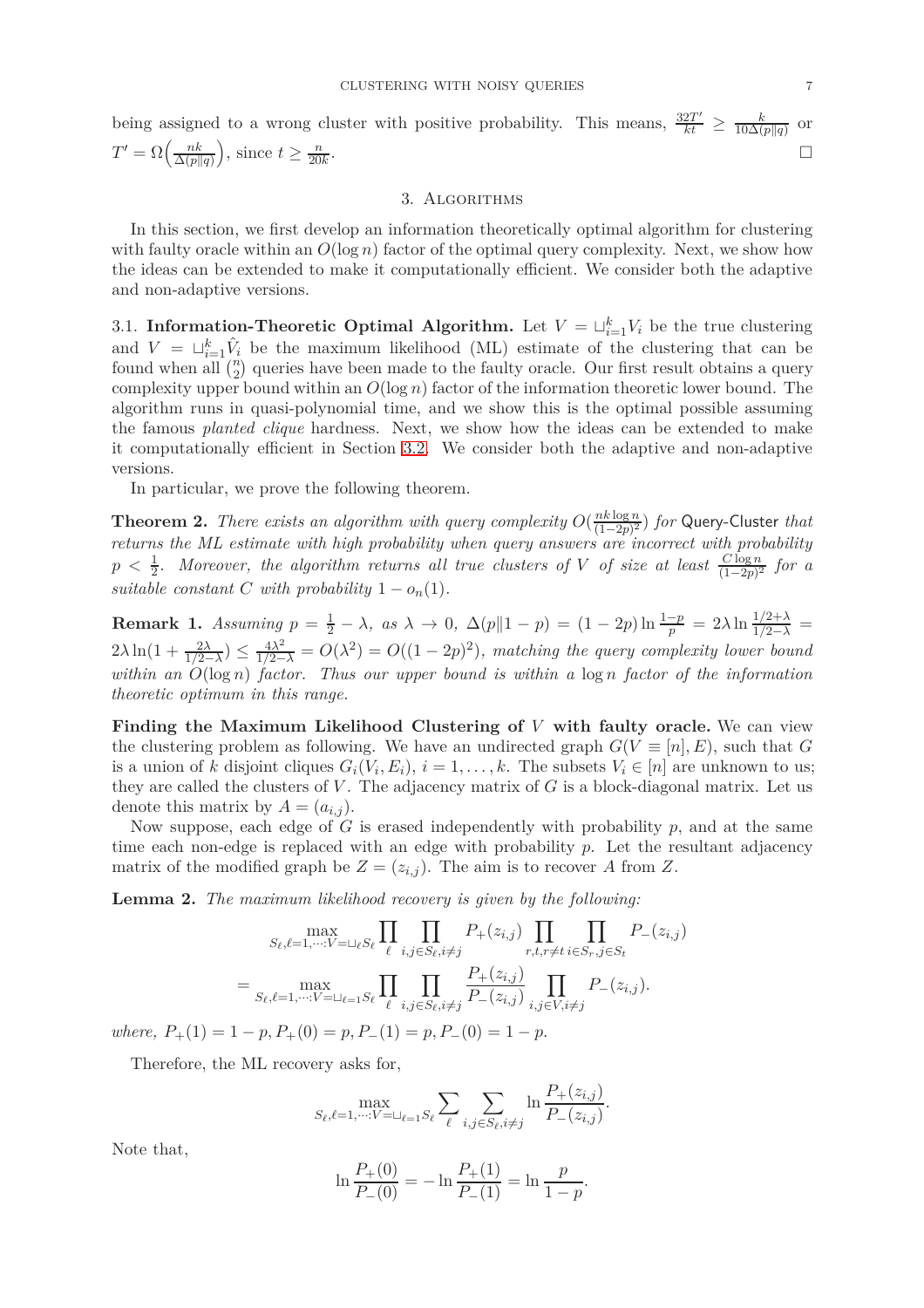Hence the ML estimation is,

<span id="page-7-0"></span>(1) 
$$
\max_{S_{\ell}, \ell=1,\cdots: V=\sqcup_{\ell=1} S_{\ell}} \sum_{\ell} \sum_{i,j \in S_{\ell}, i \neq j} \omega_{i,j},
$$

where  $\omega_{i,j} = 2z_{i,j} - 1, i \neq j$ , i.e.,  $\omega_{i,j} = 1$ , when  $z_{i,j} = 1$  and  $\omega_{i,j} = -1$  when  $z_{i,j} = 0, i \neq j$ . Further  $\omega_{i,i} = z_{i,i} = 0, i = 1, \ldots, n$ . We will use this fact to prove Theorem [2](#page-6-1) and Theorem [3](#page-9-0) below.

Note that [\(1\)](#page-7-0) is equivalent to finding correlation clustering in *G* with the objective of maximizing the consistency with the edge labels, that is we want to maximize the total number of positive intra-cluster edges and total number of negative inter-cluster edges [\[4,](#page-16-9) [41,](#page-17-16) [40\]](#page-17-25). This can be seen as follows.

$$
S_{\ell},\ell=1,\dots,V=\sqcup_{\ell=1}S_{\ell}}\sum_{\ell} \sum_{i,j \in S_{\ell}, i \neq j} \omega_{i,j}
$$
  
\n
$$
\equiv \max_{S_{\ell},\ell=1,\dots,V=\sqcup_{\ell=1}S_{\ell}} \left[ \sum_{\ell} \sum_{i,j \in S_{\ell}, i \neq j} \omega_{i,j} \right] (i,j) : \omega_{i,j} = +1 \left| - \left| (i,j) : \omega_{i,j} = -1 \right| \right] + \sum_{i,j \in V, i \neq j} \left| (i,j) : \omega_{i,j} = -1 \right|
$$
  
\n
$$
= \max_{S_{\ell},\ell=1,\dots,V=\sqcup_{\ell=1}S_{\ell}} \left[ \sum_{\ell} \sum_{i,j \in S_{\ell}, i \neq j} \left| (i,j) : \omega_{i,j} = +1 \right| + \left[ \sum_{r,t:r \neq t} \left| (i,j) : i \in S_r, j \in S_t, \omega_{i,j} = -1 \right| \right].
$$

Therefore [\(1\)](#page-7-0) is same as correlation clustering. However going forward we will be viewing it as obtaining clusters with maximum intra-cluster weight. That will help us to obtain the desired running time of our algorithm. Also, note that, we have a random instance of correlation clustering here, and not a worst case instance.

**Algorithm. 1.** The algorithm that we propose has several phases. The main idea is as follows. We start by selecting a small subset of vertices, and extract the heaviest weight subgraph in it by suitably defining edge weight. If the subgraph extracted has ∼ log *n* size, we are confident that it is part of an original cluster. We then grow it completely, where a decision to add a new vertex to it happens by considering the query answers involving these different log *n* vertices and the new vertex. Otherwise, if the subgraph extracted has size less than  $\log n$ , we select more vertices. We note that we would never have to select more than  $O(k \log n)$  vertices, because by pigeonhole principle, this will ensure that we have selected at least ∼ log *n* members from a cluster, and the subgraph detected will have size at least log *n*. This helps us to bound the query complexity. We emphasize that our algorithm is completely deterministic.

*Phase 1: Selecting a small subgraph.* Let  $c = \frac{16}{(1-2)}$  $\frac{16}{(1-2p)^2}$ .

- (1) Select  $c \log n$  vertices arbitrarily from *V*. Let *V'* be the set of selected vertices. Create a subgraph  $G' = (V', E')$  by querying for every  $(u, v) \in V' \times V'$  and assigning a weight of  $\omega(u, v) = +1$  if the query answer is "yes" and  $\omega(u, v) = -1$  otherwise.
- (2) Extract the heaviest weight subgraph *S* in *G'*. If  $|S| \ge c \log n$ , move to Phase 2.
- (3) Else we have  $|S| < c \log n$ . Select a new vertex *u*, add it to *V'*, and query *u* with every vertex in  $V' \setminus \{u\}$ . Move to step (2).

*Phase 2: Creating an Active List of Clusters.* Initialize an empty list called active when Phase 2 is executed for the first time.

- (1) Add *S* to the list active.
- (2) Update *G*<sup> $\prime$ </sup> by removing *S* from *V*<sup> $\prime$ </sup> and every edge incident on *S*. For every vertex  $z \in V'$ , if  $\sum_{u \in S} \omega(z, u) > 0$ , include *z* in *S* and remove *z* from *G'* with all edges incident to it.
- (3) Extract the heaviest weight subgraph *S* in *G'*. If  $|S| \ge c \log n$ , Move to step(1). Else move to Phase 3.

*Phase 3: Growing the Active Clusters.* We now have a set of clusters in active.

(1) Select an unassigned vertex  $v$  not in  $V'$  (that is previously unexplored), and for every cluster  $C \in \text{active}$ , pick  $c \log n$  distinct vertices  $u_1, u_2, \ldots, u_l$  in the cluster and query *v* with them. If the majority of these answers are "yes", then include  $v$  in  $\mathcal{C}$ .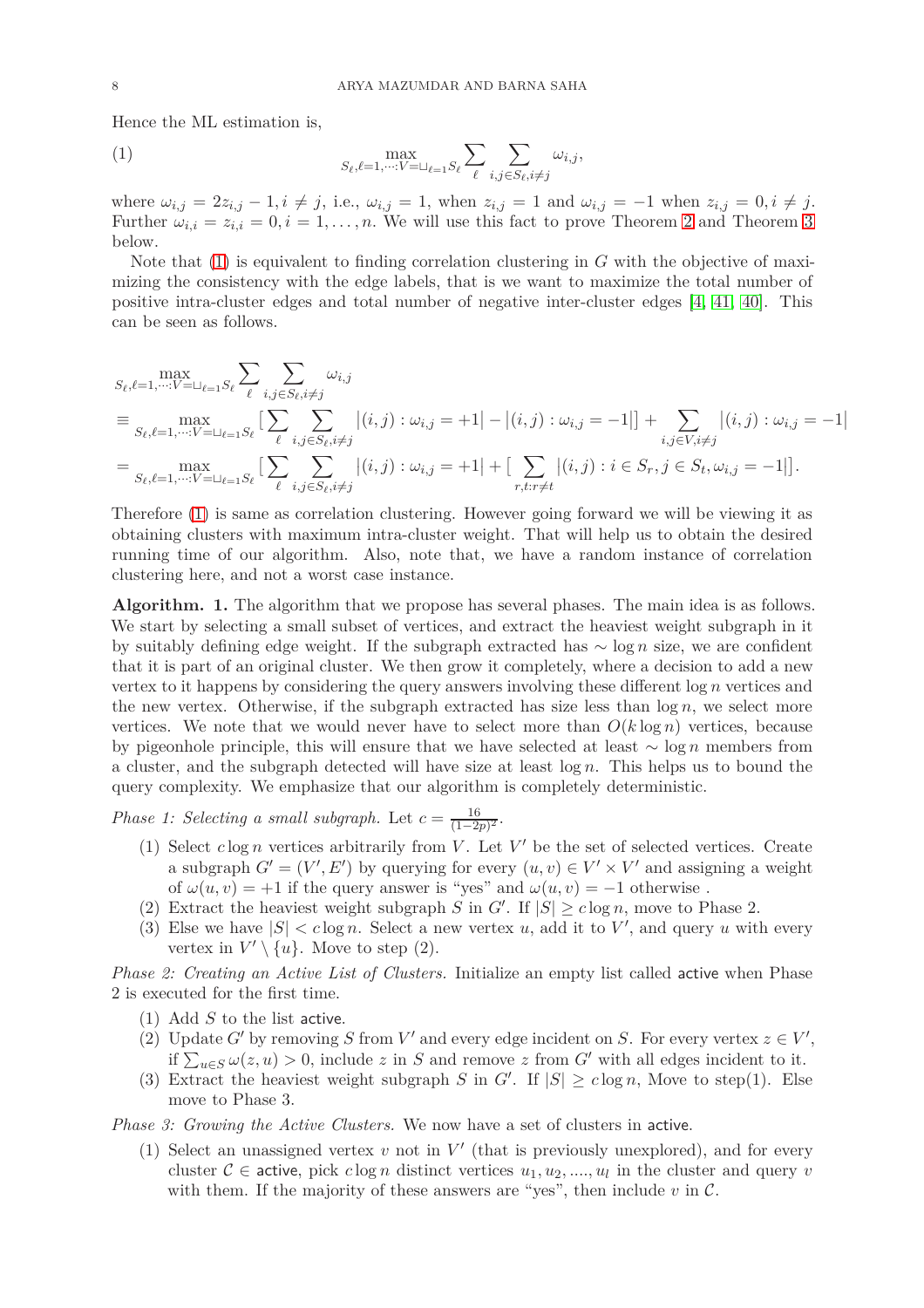- (2) Else we have for every  $C \in$  active the majority answer is "no" for *v*. Include  $v \in V'$ and query *v* with every node in  $V' \setminus v$  and update  $E'$  accordingly. Extract the heaviest weight subgraph *S* from  $G'$  and if its size is at least  $c \log n$  move to Phase 2 step (1). Else move to Phase 3 step (1) by selecting another unexplored vertex.
- *Phase 4: Maximum Likelihood (ML) Estimate.*
	- (1) When there is no new vertex to query in Phase 3, extract the maximum likelihood clustering of *G*′ and return them along with the active clusters, where the ML estimation is defined in Equation [1.](#page-7-0)

**Analysis.** To establish the correctness of the algorithm, we show the following. Suppose all  $\binom{n}{2}$ queries on  $V \times V$  have been made. If the ML estimate of the clustering with these  $\binom{n}{2}$  answers is same as the true clustering of *V* that is,  $\sqcup_{i=1}^k V_i \equiv \sqcup_{i=1}^k \hat{V}_i$  then the algorithm for faulty oracle finds the true clustering with high probability.

Let without loss of generality,  $|\hat{V}_1| \geq ... \geq |\hat{V}_l| \geq 6c \log n > |\hat{V}_{l+1}| \geq ... \geq |\hat{V}_k|$ . We will show that Phase 1-3 recover  $\hat{V}_1, \hat{V}_2...\hat{V}_l$  with probability at least  $1-\frac{1}{n}$  $\frac{1}{n}$ . The remaining clusters are recovered in Phase 4.

A subcluster is a subset of nodes in some cluster. Lemma [5](#page-8-0) shows that any set *S* that is included in active in Phase 2 of the algorithm is a subcluster of *V*. This establishes that all clusters in active at any time are subclusters of some original cluster in *V* . Next, Lemma [7](#page-9-1) shows that elements that are added to a cluster in active are added correctly, and no two clusters in active can be merged. Therefore, clusters obtained from active are the true clusters. Finally, the remaining of the clusters can be retrieved from  $G'$  by computing a ML estimate on  $G'$  in Phase 4, leading to Theorem [3.](#page-9-0)

We will use the following version of the Hoeffding's inequality heavily in our proof. We state it here for the sake of completeness.

Hoeffding's inequality for large deviation of sums of bounded independent random variables is well known [\[33\]](#page-17-26)[Thm. 2].

<span id="page-8-2"></span>**Lemma 3** (Hoeffding). If  $X_1, \ldots, X_n$  are independent random variables and  $a_i \leq X_i \leq b_i$  for  $all \, i \in [n]$ *. Then* 

$$
\Pr(|\frac{1}{n}\sum_{i=1}^{n}(X_i - \mathbb{E}X_i)| \ge t) \le 2\exp(-\frac{2n^2t^2}{\sum_{i=1}^{n}(b_i - a_i)^2}).
$$

This inequality can be used when the random variables are independently sampled with replacement from a finite sample space. However due to a result in the same paper [\[33\]](#page-17-26)[Thm. 4], this inequality also holds when the random variables are sampled without replacement from a finite population.

**Lemma 4** (Hoeffding). If  $X_1, \ldots, X_n$  are random variables sampled without replacement from *a finite set*  $\mathcal{X} \subset \mathbb{R}$ *, and*  $a \leq x \leq b$  *for all*  $x \in \mathcal{X}$ *. Then* 

$$
\Pr(|\frac{1}{n}\sum_{i=1}^{n}(X_i - \mathbb{E}X_i)| \ge t) \le 2\exp(-\frac{2nt^2}{(b-a)^2}).
$$

<span id="page-8-0"></span>**Lemma 5.** *Let*  $c' = 6c = \frac{96}{(1-c)^2}$ (1−2*p*) <sup>2</sup> *. Algorithm* 1 *in Phase* 1 *and* 3 *returns a subcluster of V of* size at least  $c \log n$  with high probability if  $G'$  contains a subcluster of  $V$  of size at least  $c' \log n$ . *Moreover, it does not return any set of vertices of size at least c* log *n if G*′ *does not contain a subcluster of V of size at least c* log *n.*

*Proof.* Let  $V' = \bigcup V'_i$ ,  $i \in [1, k]$ ,  $V'_i \cap V'_j = \emptyset$  for  $i \neq j$ , and  $V'_i \subseteq V_i$ . Suppose without loss of generality  $|V_1'| \ge |V_2'| \ge ... \ge |V_k'|$ . The lemma is proved via a series of claims. The proofs of the claims are delegated to Appendix [A.](#page-18-4)

<span id="page-8-1"></span>**Claim 1.** Let  $|V_1'|$  ≥  $c'$  log *n*. Then a set  $S ⊆ V_i$  for some  $i ∈ [1, k]$  will be returned with high *probability when G*′ *is processed.*

<span id="page-8-3"></span>**Claim 2.** Let  $|V_1'| \ge c' \log n$ . Then a set  $S \subseteq V_i$  for some  $i \in [1, k]$  with size at least  $c \log n$  will *be returned with high probability when G*′ *is processed.*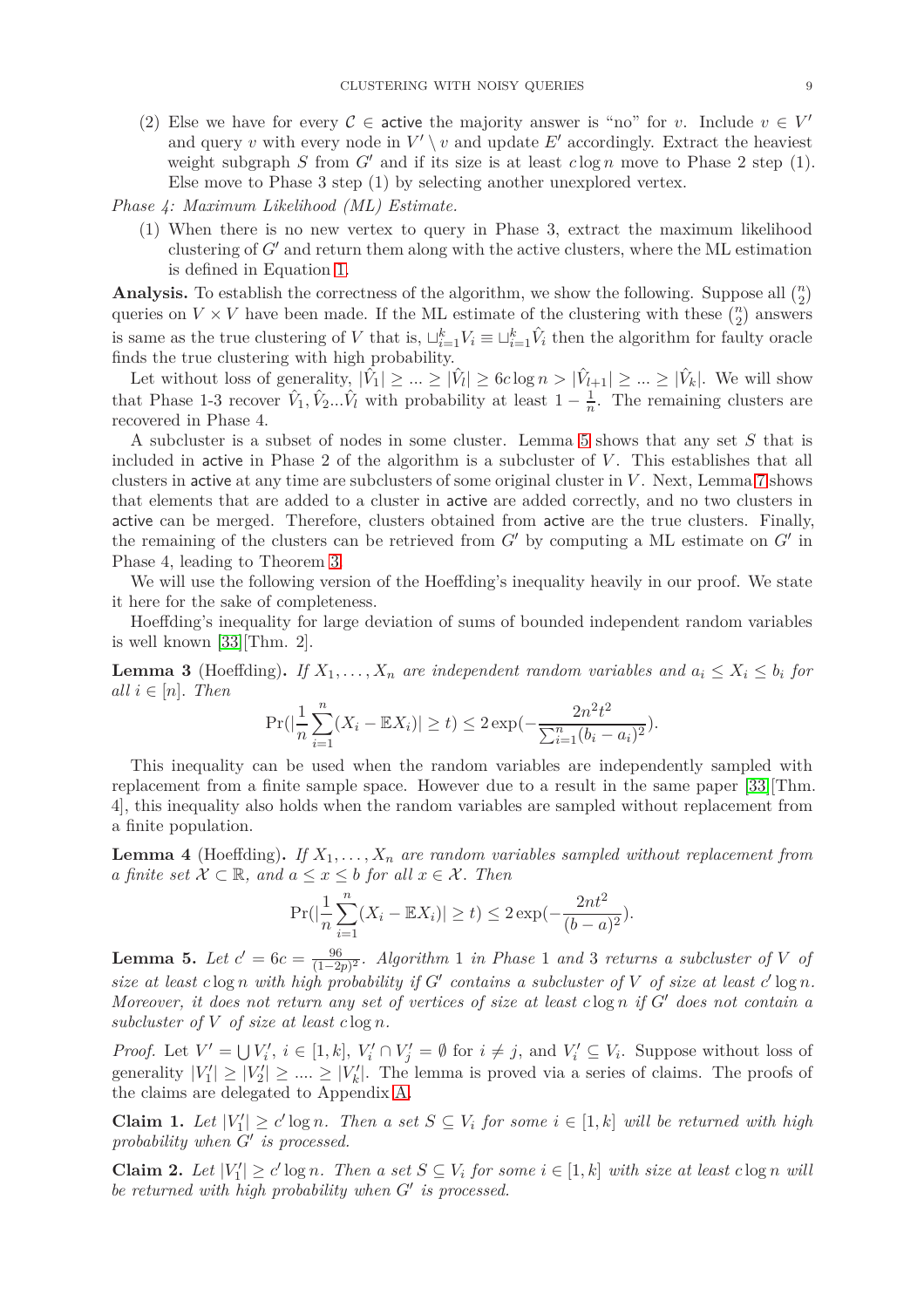<span id="page-9-3"></span>**Claim 3.** If  $|V_1'| < c \log n$ , then no subset of size  $> c \log n$  will be returned by the algorithm for *faulty oracle when processing G*′ *with high probability.*

Since, the algorithm attempts to extract a heaviest weight subgraph at most *n* times, and each time the probability of failure is at most  $O(\frac{1}{n^2})$ . By union bound, all the calls succeed with probability at least  $1 - O(\frac{1}{n})$  $\frac{1}{n}$ ). This establishes the lemma.

We will need the following version of Chernoff bound as well.

<span id="page-9-2"></span>**Lemma 6** (Chernoff Bound). Let  $X_1, X_2, ..., X_n$  be independent binary random variables, and  $X = \sum_{i=1}^{n} X_i$  *with*  $E[X] = \mu$ *. Then for any*  $\epsilon > 0$ 

$$
\Pr[X \ge (1 + \epsilon)\mu] \le \exp\left(-\frac{\epsilon^2}{2 + \epsilon}\mu\right)
$$

*and,*

$$
\Pr[X \le (1 - \epsilon)\mu] \le \exp\left(-\frac{\epsilon^2}{2}\mu\right)
$$

<span id="page-9-1"></span>**Lemma 7.** *The list* active *contains all the true clusters of*  $V$  *of size*  $\geq c' \log n$  *at the end of the algorithm with high probability.*

*Proof.* From Lemma [5,](#page-8-0) any cluster that is added to active in Phase 2 is a subset of some original cluster in *V* with high probability, and has size at least *c* log *n*. Moreover, whenever *G*′ contains a subcluster of  $V$  of size at least  $c'$  log  $n$ , it is retrieved by the algorithm and added to active.

When a vertex *v* is added to a cluster C in active, we have  $|\mathcal{C}| \geq c \log n$  at that time, and there exist  $l = c \log n$  distinct members of C, say,  $u_1, u_2, \ldots, u_l$  such that majority of the queries of *v* with these vertices returned +1. Let if possible  $v \notin \mathcal{C}$ . Then the expected number of queries among the *l* queries that had an answer "yes" (+1) is *lp*. We now use the Chernoff bound, Lemma [6](#page-9-2) bound, to have,

$$
\Pr(v \text{ added to } C \mid v \notin C) \le e^{-lp \frac{(\frac{1}{2p} - 1)^2}{2 + (\frac{1}{2p} - 1)}} \le \frac{1}{n^3}.
$$

On the other hand, if there exists a cluster  $C \in \mathsf{active}$  such that  $v \in C$ , then while growing  $\mathcal{C}$ ,  $v$  will be added to  $\mathcal{C}$  (either  $v$  already belongs to  $G'$ , or is a newly considered vertex). This again follows by the Chernoff bound. Here the expected number of queries to be answered "yes" is  $(1-p)l$ . Hence the probability that less than  $\frac{l}{2}$  queries will be answered yes is Pr(*v* not included in  $C \mid v \in C$ )  $\leq$  exp( $-c \log n(1-p) \frac{(1-2p)^2}{8(1-p)^2}$  $\frac{(1-2p)^2}{(1-p)^2}$  =  $\exp(-\frac{2}{(1-p)}\log n) \leq \frac{1}{n^2}$ . Therefore, for all *v*, if *v* is included in a cluster in active, the assignment is correct with probability at least  $1 - \frac{1}{n}$  $\frac{1}{n}$ . Also, the assignment happens as soon as such a cluster is formed in active and *v* is explored (whichever happens first).

Furthermore, two clusters in active cannot be merged. Suppose, if possible there are two clusters  $C_1$  and  $C_2$  which ought to be subset of the same cluster in *V*. Let without loss of generality  $C_2$  is added later in active. Consider the first vertex  $v \in C_2$  that is considered by our algorithm. If  $C_1$  is already there in active at that time, then with high probability  $v$  will be added to  $C_1$  in Phase 3. Therefore,  $C_1$  must have been added to active after *v* has been considered by our algorithm and added to  $G'$ . Now, at the time  $\mathcal{C}_1$  is added to *A* in Phase 2,  $v \in V'$ , and again *v* will be added to  $C_1$  with high probability in Phase 2–thereby giving a contradiction.

This completes the proof of the lemma.  $\Box$ 

<span id="page-9-0"></span>**Theorem 3.** If the ML estimate of the clustering of V with all possible  $\binom{n}{2}$  queries return the *true clustering, then the algorithm for faulty oracle returns the true clusters with high probability. Moreover, it returns all the true clusters of V of size at least c* ′ log *n with high probability.*

*Proof.* From Lemma [5](#page-8-0) and Lemma [7,](#page-9-1) active contains all the true clusters of *V* of size at least  $c'$  log *n* with high probability. Any vertex that is not included in the clusters in active at the end of the algorithm, are in *G*′ . Also *G*′ contains all possible pairwise queries among them. Clearly,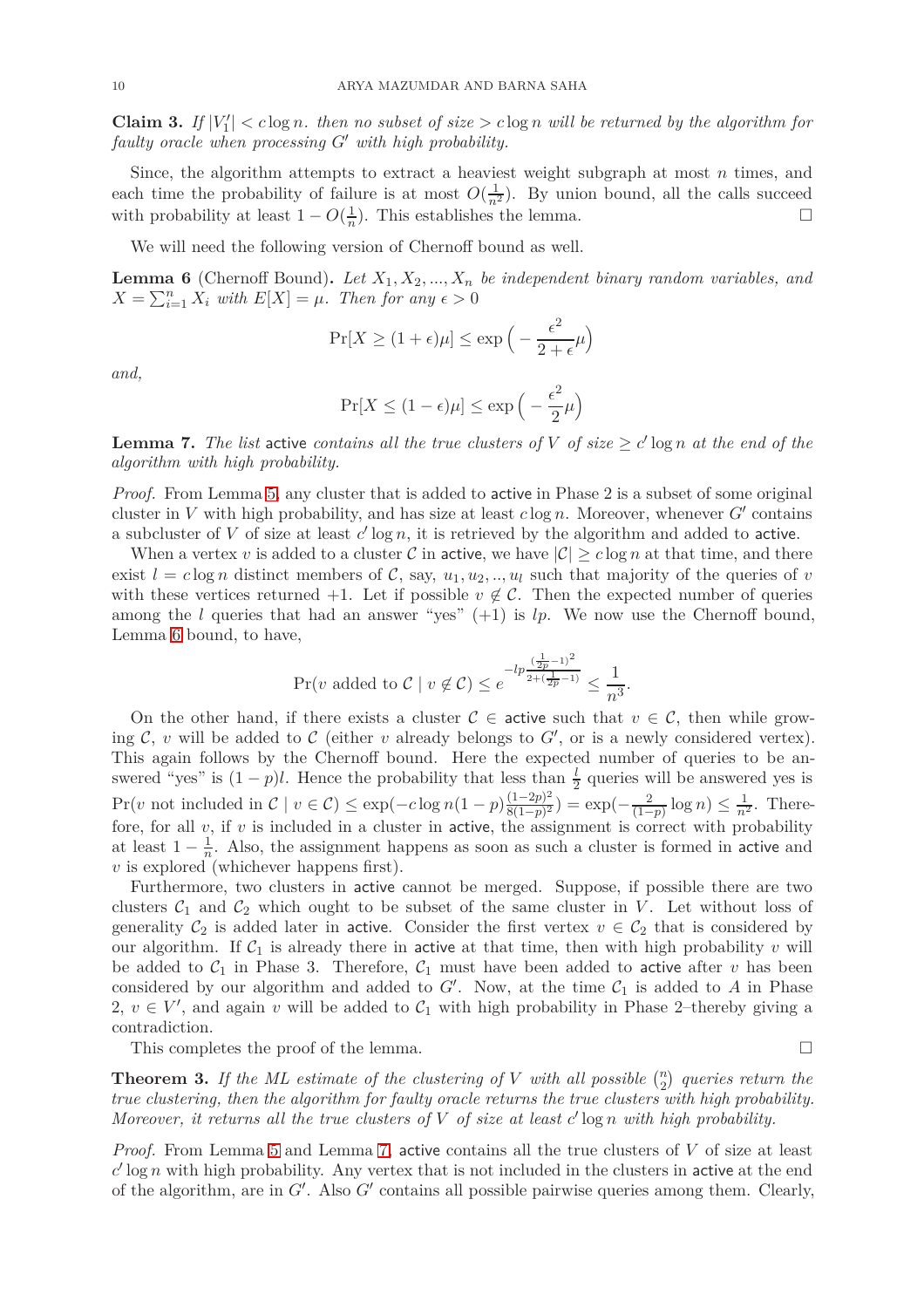then the ML estimate of *G*′ will be the true ML estimate of the clustering restricted to these clusters.  $\square$ 

Finally, once all the clusters in active are grown, we have a fully queried graph in  $G'$  containing the small clusters which can be retrieved in Phase 4. This completes the correctness of the algorithm. With the following lemma, we get Theorem [2.](#page-6-1)

#### **Lemma 8.** The query complexity of the algorithm for faulty oracle is  $O\left(\frac{nk\log n}{(1-2n)^2}\right)$  $\frac{nk \log n}{(1-2p)^2}$ .

*Proof.* Let there be  $k'$  clusters in active when *v* is considered by the algorithm.  $k'$  could be 0 in which case *v* is considered in Phase 1, else *v* is considered in Phase 3. Therefore, *v* is queried with at most *ck*′ log *n* members, *c* log *n* each from the *k* ′ active clusters. If *v* is not included in one of these clusters, then  $v$  is added to  $G'$  and queried will all vertices  $V'$  in  $G'$ . We have seen in the correctness proof (Lemma [3\)](#page-9-0) that if  $G'$  contains at least  $c'$  log *n* vertices from any original cluster, then ML estimate on *G'* retrieves those vertices as a cluster with high probability. Hence, when *v* is queried with the vertices in  $G'$ ,  $|V'| \leq (k - k')c' \log n$ . Thus the total number of queries made when the algorithm considers  $v$  is at most  $c'k \log n$ , where  $c' = 6c = \frac{96}{(2p-1)^2}$  when the error probability is *p*. This gives the query complexity of the algorithm considering all the vertices, which matches the lower bound computed in Section [2](#page-3-0) within an  $O(\log n)$  factor.

Now combining all these we get the statement of Theorem [2.](#page-6-1)

**Running Time & Connection to Planted Clique.** While the algorithm described above is very close to information theoretic optimal, the running time is not polynomial. Moreover, it is unlikely that the algorithm can be made efficient.

A crucial step of our algorithm is to find a large cluster of size at least  $O(\frac{\log n}{(2p-1)^2})$ , which can of course be computed in  $O(n^{\frac{\log n}{(2p-1)^2}})$  time. However, since size of *G*' is bounded by  $O(\frac{k \log n}{(2p-1)^2})$ , the running time to compute such a heaviest weight subgraph is  $O(\left[\frac{k \log n}{(2p-1)^2}\right]^{(2p-1)^2})$ . This running time is unlikely to be improved to a polynomial. This follows from the planted clique conjecture.

**Conjecture 1** (Planted Clique Hardness)**.** *Given an Erdős-Rényi random graph G*(*n, p*)*, with*  $p = \frac{1}{2}$  $\frac{1}{2}$ , the planted clique conjecture states that if we plant in  $G(n, p)$  a clique of size t where  $\vec{h} = [\Omega(\log n), o(\sqrt{n})]$ , then there exists no polynomial time algorithm to recover the largest clique *in this planted model.*

**Reduction.** Given such a graph with a planted clique of size  $t = \Theta(\log n)$ , we can construct a new graph *H* by randomly deleting each edge with probability  $\frac{1}{3}$ . Then in *H*, there is one cluster of size t where edge error probability is  $\frac{1}{3}$  and the remaining clusters are singleton with inter-cluster edge error probability being  $\frac{1}{2} * \frac{2}{3} = \frac{1}{3}$  $\frac{1}{3}$ . So, if we can detect the heaviest weight subgraph in polynomial time in the faulty oracle algorithm, then there will be a polynomial time algorithm for the planted clique problem.

In fact, the reduction shows that if it is computationally hard to detect a planted clique of size *t* for some value of  $t > 0$ , then it is also computationally hard to detect a cluster of size  $\leq t$  in the faulty oracle model. Note that  $t = o(\sqrt{n})$ . In the next section, we propose a computationally efficient algorithm which recovers all clusters of size at least  $\frac{\min(k,\sqrt{n})\log n}{(1-2n)^2}$  $\frac{(\kappa,\sqrt{n})\log n}{(1-2p)^2}$  with high probability, which is the best possible assuming the conjecture, and can potentially recover much smaller sized clusters if  $k = o(\sqrt{n})$ .

# <span id="page-10-0"></span>3.2. **Computationally Efficient Algorithm.**

**Known** *k***.** We first design an algorithm when *k*, the number of clusters is known. Then we extend it to the case of unknown *k*. The algorithm is completely deterministic.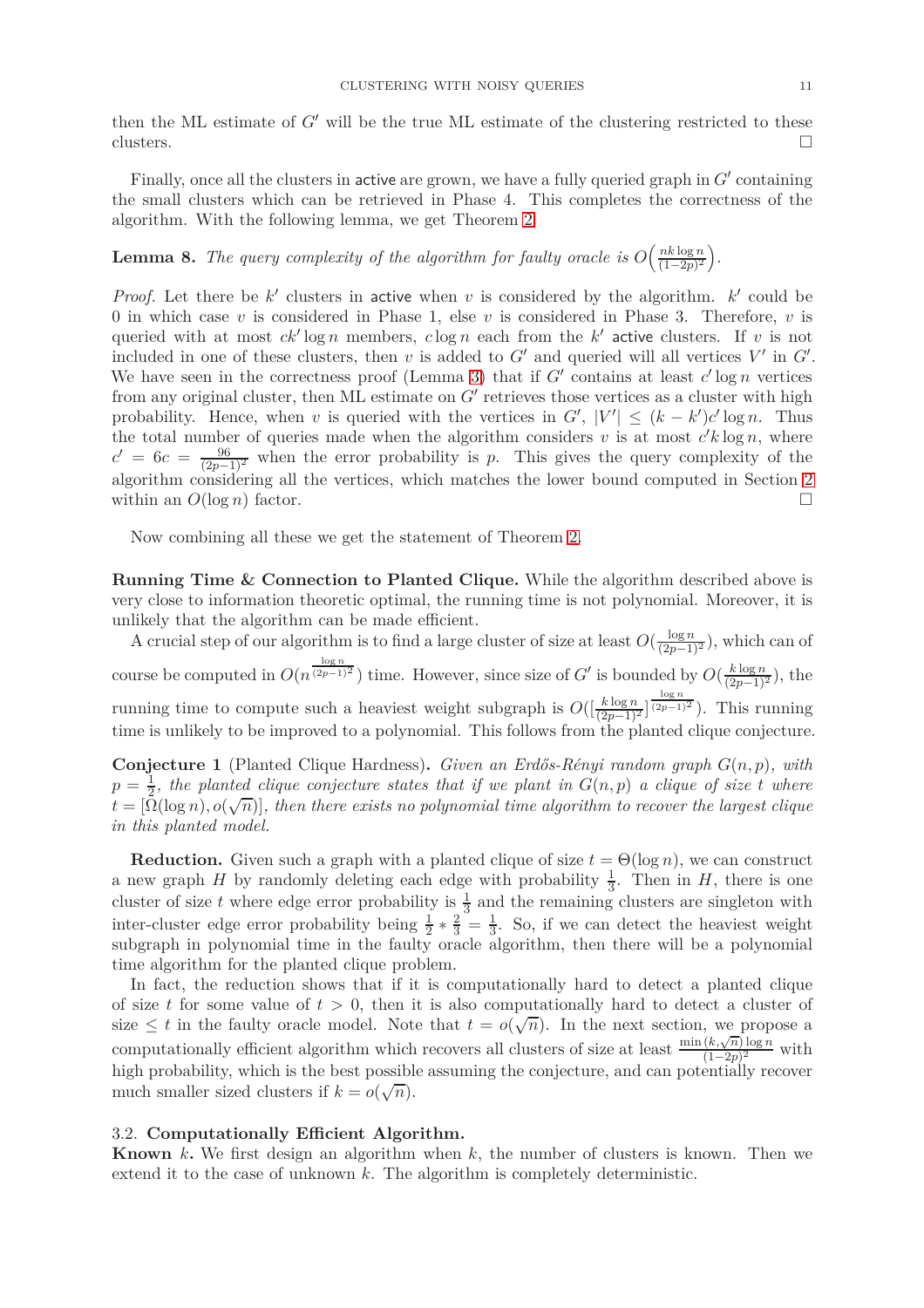<span id="page-11-0"></span>**Theorem 4.** *There exists a polynomial time algorithm with query complexity*  $O(\frac{nk^2}{(2p-1)^4})$  *for* Query-Cluster *with error probability p and known k, that recovers all clusters of size at least*  $\Omega(\frac{k \log n}{(2p-1)^4}).$ 

The algorithm is given below.

**Algorithm 2.** Let  $N = \frac{64k^2 \log n}{(1-2n)^4}$  $\frac{(1-2p)^4}{(1-2p)^4}$ . We define two thresholds  $T(a) = pa + \frac{6}{(1-2p)^4}$ . (1−2*p*)  $\sqrt{N \log n}$  and  $\theta(a) = 2p(1-p)a + 2\sqrt{N \log n}$ . The algorithm is as follows.

*Phase 1-2C: Select a Small Subgraph.* Initially we have an empty graph  $G' = (V', E')$ , and all vertices in *V* are unassigned to any cluster.

- (1) Select *X* new vertices arbitrarily from the unassigned vertices in  $V \setminus V'$  and add them to *V*<sup> $\prime$ </sup> such that the size of *V*<sup> $\prime$ </sup> is *N*. If there are not enough vertices left in *V* \ *V*<sup> $\prime$ </sup>, select all of them. Update  $G' = (V', E')$  by querying for every  $(u, v)$  such that  $u \in X$  and  $v \in V'$  and assigning a weight of  $\omega(u, v) = +1$  if the query answer is "yes" and  $\omega(u, v) = -1$  otherwise .
- (2) Let  $N^+(u)$  denote all the neighbors of *u* in G' connected by +1-weighted edges. We now cluster *G'*. Select every *u* and *v* such that  $u \neq v$  and  $|N^+(u)|, |N^+(v)| \geq T(|V'|)$ . Then if  $|N^+(u) \setminus N^+(v)| + |N^+(v) \setminus N^+(u)| \leq \theta(|V'|)$  (the symmetric difference of these neighborhoods) include *u* and *v* in the same cluster. Include in active all clusters formed in this step that have size at least  $\frac{64k \log n}{(1-2p)^4}$ . If there is no such cluster, abort. Remove all vertices in such cluster from  $V'$  and any edge incident on them from  $E'$ .

*Phase 3C: Growing the Active Clusters.*

- (1) For every unassigned vertex  $v \in V \setminus V'$ , and for every cluster  $C \in \text{active}$ , pick  $c \log n$  distinct vertices  $u_1, u_2, \ldots, u_l$  in the cluster and query *v* with them. If the majority of these answers are "yes", then include  $v$  in  $\mathcal{C}$ .
- (2) Output all the clusters in active and move to Phase 1 step (1) to obtain the remaining clusters.

**Analysis.** Note that at every iteration, we consider a set *X* of new vertices from  $V \setminus V'$  which have not been previously included in any cluster considered in active, and query all pairs in  $X \times V' \setminus V$ . Let *A* denote the fixed  $n \times n$  matrix, where if  $(i, j), i, j \in V$  is queried by the algorithm in any iteration, we include the query result there  $(+1 \text{ or } -1)$ , else the entry is empty which indicates that the pair was not queried by the entire run of the algorithm. This matrix *A* has the property that for any entry  $(i, j)$ , if  $i$  and  $j$  belong to the same cluster and queried then  $A(i, j) = +1$  with probability  $(1 - p)$  and  $A(i, j) = -1$  with probability *p*. On the other hand, if *i* and *j* belong to different clusters and queried then  $A(i, j) = -1$  with probability  $(1 - p)$ and  $A(i, j) = +1$  with probability p. Note that the adjacency matrix of  $G'$  in any iteration is a submatrix of *A* which has no empty entry.

We first look at *Phase 1-2C*. At every iteration, our algorithm selects a submatrix of *A* corresponding to  $V' \times V'$  after step 1. This submatrix of *A* has no empty entry. Let us call it A'. We show that if  $V'$  contains any subcluster of size  $\geq \frac{64k \log n}{(2p-1)^4}$ , it is retrieved by step 2 with probability at least  $1 - \frac{1}{n^2}$ . In that case, the iteration succeeds. Now the submatrices from one iteration to the other iteration can overlap, so we can only apply union bound to obtain the overall success probability, but that suffices. The probability that in step 2, the algorithm fails to retrieve any cluster of size at least  $\frac{64k\log n}{(2p-1)^4}$  in any iteration is at most  $\frac{1}{n^2}$ . The number of iterations is at most  $k < n$ , since in every iteration except possibly for the last one,  $V'$  contains at least one subcluster of that size by a simple pigeonhole principle. This is because in every iteration except possibly for the last one  $|V'| = \frac{64k^2 \log n}{(2p-1)^4}$ , and there are at most *k* clusters. Therefore, the probability that there exists at least one iteration which fails to retrieve the "large" clusters is at most  $\frac{k}{n^2} \leq \frac{1}{n}$  $\frac{1}{n}$  by union bound. Thus all the iterations will be successful in retrieving the large clusters with probability at least  $1 - \frac{1}{n}$  $\frac{1}{n}$ .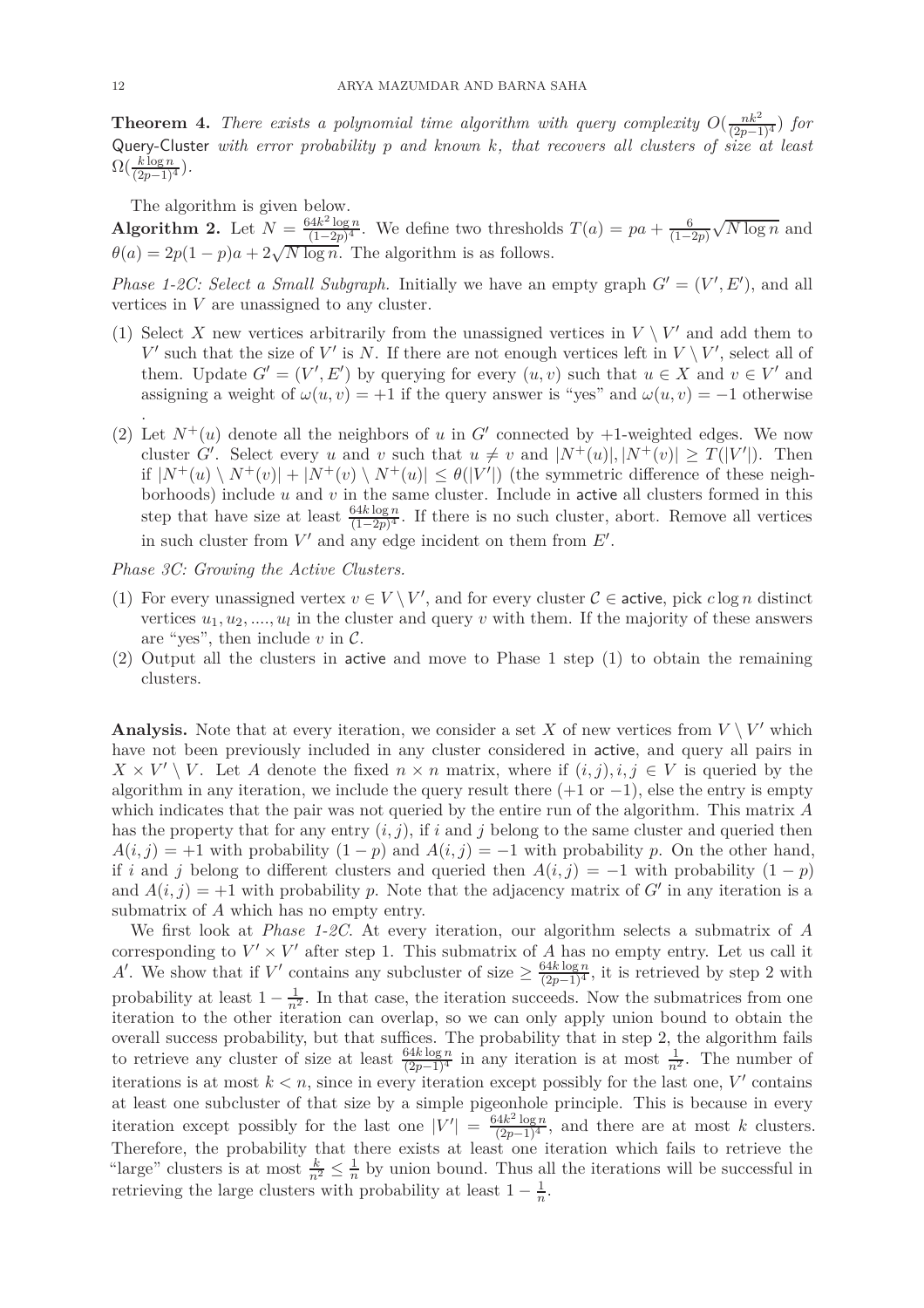Now, following the same argument as Lemma [7,](#page-9-1) each such cluster will be grown completely by Phase 3-C step (1), and will be output correctly in Phase 3-C step 2.

<span id="page-12-0"></span>**Lemma 9.** *Let*  $c = \frac{64}{(1-2p)^4}$ . Whenever *G*<sup>′</sup> *contains a subcluster of size ck* log *n, it is retrieved by Algorithm 2 in Phase 1-2C with high probability.*

*Proof.* Consider a particular iteration. Let  $N^+(u)$  denote all the neighbors of *u* in *G*<sup> $\prime$ </sup> connected by +1 edges. Let *A*′ denote the corresponding submatrix of *A* corresponding to *G*′ . We have  $|V'| \le N$  ( $|V'| = N$  except possibly for the last iteration). Assume,  $|V'| = N'$ . Also  $|V| = n$ .

Let  $C_u$  denote the cluster containing  $u$ . We have

$$
E[|N^+(u)|] = (1-p)|C_u| + p(N' - |C_u|) = pN' + (1-2p)|C_u|
$$

By the Hoeffding's inequality

$$
Pr(|N^+(u)| \in pN' + (1 - 2p)|C_u| \pm 2\sqrt{N \log n}) \ge 1 - \frac{1}{n^4}
$$

Therefore for all *u* such that  $|C_u| \ge \frac{8\sqrt{N\log n}}{(1-2p)^2}$  $\frac{\sqrt{N}\log n}{(1-2p)^2}$ , we have  $|N^+(u)| > pN' + \frac{6}{(1-2p)^2}$ (1−2*p*)  $\sqrt{N \log n} =$  $T(|V'|)$ , and for all *u* such that  $|C_u| \leq \frac{4\sqrt{N\log n}}{(1-2p)^2}$  $\frac{\sqrt{N} \log n}{(1-2p)^2}$ , we have  $|N^+(u)| < pN' + \frac{6}{(1-2p)^2}$  $\sqrt{N \log n}$  with probability at least  $1 - \frac{1}{n^3}$  by union bound.

Consider all *u* such that  $|N^+(u)| > T(|V'|)$ . Then with probability at least  $1 - \frac{1}{n^3}$ , we have  $|C_u| > \frac{4\sqrt{N\log n}}{(1-2p)^2}$  $\frac{\sqrt{N} \log n}{(1-2p)^2}$ . Let us call this set *U*. For every  $u, v \in U, u \neq v$ , the algorithm computes the symmetric difference of  $N^+(u)$  and  $N^+(v)$  which is

- (1)  $2p(1-p)N'$  on expectation if *u* and *v* belong to the same cluster. And again applying Hoeffding's inequality, it is at most  $2p(1-p)N' + 2\sqrt{N \log n}$  with probability at least  $1-\frac{1}{n^4}.$
- (2)  $(p^2 + (1-p)^2)(|C_u| + |C_v|) + 2p(1-p)(N' |C_u| |C_v|) = 2p(1-p)N' + (1-2p)^2(|C_u| + |C_v|)$ on expectation if *u* and *v* belong to different clusters. Again using the Hoeffding's inequality, it is at least  $2p(1-p)N' + (1-2p)^2(|C_u| + |C_v|) - 2\sqrt{N \log n}$  with probability at least  $1 - \frac{1}{n^4}$ .

Therefore, for all *u* and *v*, either of the above two inequalities fail with probability at most  $\frac{1}{n^2}$ .

Now, since for all *u* if  $|N^+(u)| > T(|V'|)$  then  $|C_u| > \frac{4\sqrt{N\log n}}{(1-2p)^2}$  $\frac{\sqrt{N}\log n}{(1-2p)^2}$  with probability  $1-\frac{1}{n^3}$ , we get

for every *u* and *v* in *U*, if the symmetric difference of  $N^+(u)$  and  $N^+(v)$  is  $\leq 2p(1-p)N'$  +  $2\sqrt{N\log n} = \theta(|V'|)$ , then *u* and *v* must belong to the same cluster with probability at least  $1 - \frac{1}{n^2} - \frac{1}{n^3} \ge 1 - \frac{2}{n^2}.$ 

Hence, all subclusters of *G*<sup> $\prime$ </sup> that have size at least  $\frac{8\sqrt{N\log n}}{(1-2n)^2}$  $\frac{\sqrt{N} \log n}{(1-2p)^2}$  will be retrieved correctly with probability at least  $1 - \frac{2}{n^2}$ . Now since  $N' = N = \frac{64k^2 \log n}{(1-2p)^4}$  $\frac{(1-2p)^4}{(1-2p)^4}$  for all but possibly the last iteration, we have  $\frac{8\sqrt{N\log n}}{(1-2n)^2}$  $\frac{\sqrt{N \log n}}{(1-2p)^2} = \frac{64k \log n}{(1-2p)^4}$  $\frac{64K \log n}{(1-2p)^4}$ . Moreover, since there are at most *k* clusters in *G* and hence in *G'*, there exists at least one subcluster of size  $\frac{64k \log n}{(1-2p)^4}$  in *G*' in every iteration except possibly the last one, which will be retrieved.

Then, there could be at most  $k < n$  iterations. The probability that in one iteration, the algorithm will fail to retrieve a large cluster by our analysis is at most  $\frac{2}{n^2}$ . Hence, by union bound over the iterations, the algorithm will successfully retrieve all clusters in Phase 1-2C with probability at least  $1 - \frac{2}{n}$ *n* .

Now, following the same argument as in Lemma [7,](#page-9-1) each subcluster of size  $\frac{64k \log n}{(1-2p)^4}$  will be grown completely by Phase 3-C step (1).

Running time of the algorithm is dominated by the time required to run step 2 of Phase 1-2C. Computing trivially, finding the symmetric differences of  $+1$  neighborhoods all  $\binom{N}{2}$  pairs requires time  $O(N^3)$ . We can keep a sorted list of  $+1$  neighbors of every vertex is  $O(N^2 \log n)$ time. Then, for every pair, it takes  $O(N)$  time to find the symmetric difference. This can be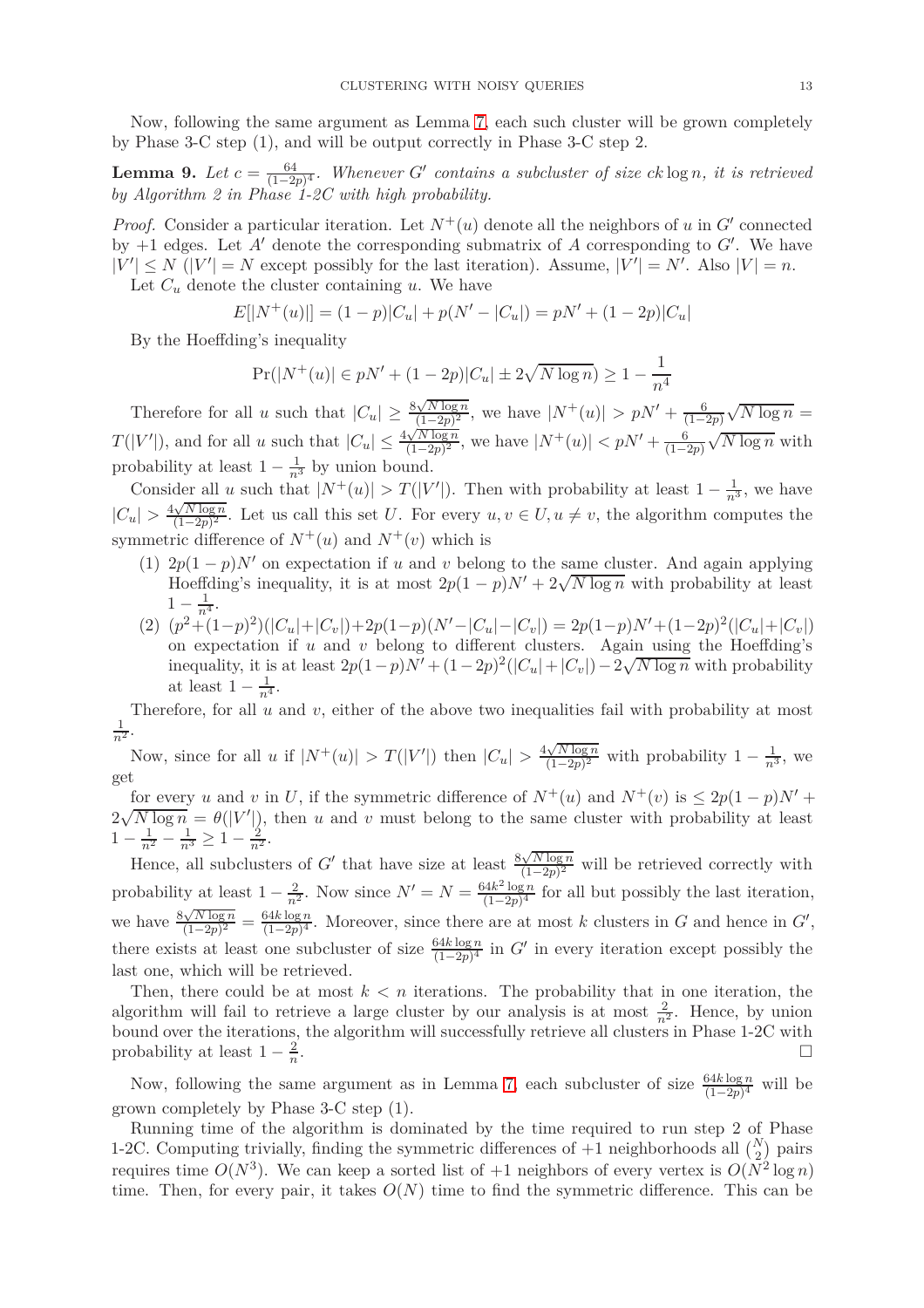reduced to  $O(N^{\omega})$  using fast matrix multiplication to compute set intersection where  $\omega \leq 2.373$ . Moreover, since each invocation of this step removes one cluster, there can be at most *k* calls to it and for every vertex, time required in Phase 3C over all the rounds is  $O(k \log n)$ . This gives an overall running time of  $O(nk \log n + kN^{\omega}) = O(nk \log n + k^{1+2\omega}) = O(nk \log n + k^{5.746})$ . Without fast matrix multiplication, the running time is  $O(nk \log n + k^7)$ .

The query complexity of the algorithm is  $O(\frac{nk^2 \log n}{(2p-1)^4})$  since each vertex is involved in at most  $O((\frac{k^2 \log n}{(2p-1)^4})$  queries within *G*′ and  $O(\frac{k \log n}{(2p-1)^2})$  queries across the active clusters. Thus we get Theorem [4.](#page-11-0)

**Remark 2.** *Readers familiar with the correlation clustering algorithm for noisy input from* [\[4\]](#page-16-9) *would recognize that the idea of looking into symmetric difference of positive neighborhoods is from* [\[4\]](#page-16-9)*. Like* [\[4\]](#page-16-9)*, we need to know the parameter p to design our algorithm. In fact, one can view our algorithm as running the algorithm of* [\[4\]](#page-16-9) *on carefully crafted subgraphs. Developing a parameter free algorithm that works without knowing p remains an exciting future direction.*

**Unknown** *k***.** Let  $c = \frac{64}{(1-2)^2}$  $\frac{64}{(1-2p)^4}$ . When the number of clusters *k* is unknown, it is not possible exactly to determine when the subgraph  $G' = (V', E')$  contains  $ck^2 \log n$  sampled vertices. To overcome such difficulty, we propose the following approach of iteratively guessing and updating the estimate of *k* based on the highest size of  $N^+(v)$  for  $v \in V'$ . Let  $\ell$  be the guessed value of *k*. We start with  $\ell = 2$ .

- $(1)$  Guess  $k = \ell$
- (2) Randomly sample *X* vertices so that  $N = |V'| = c\ell^2 \log n$
- (3) For each  $v \in V'$ , estimate  $\hat{C}_v = \frac{1}{(1 \frac{v^2}{c})^2}$  $\frac{1}{(1-2p)}(|N^+(v)| - pN)$
- $(4)$  If  $\max_v \hat{C}_v > \frac{6\ell \log n}{(1-2n)^4}$  $\frac{6\ell \log n}{(1-2p)^4}$  then run step 2 of Phase 1-3C on *G'* with  $k = l$ , and then move to Phase 3C.
- (5) Else set  $k = 2l$  and move to step (2).

Clearly, we will never guess  $l > 2k$ , and hence the process converges after at most  $\log k$ rounds. When  $N = c\ell^2 \log n$ , we have  $\sqrt{N \log n} \leq c\ell \log n$  (we must have  $\ell^2 \leq n$ , otherwise we sample the entire graph). From Lemma [9](#page-12-0) we get, whenever  $\hat{C}_v > \frac{6\ell \log n}{(1-2n)^4}$  $\frac{6\ell \log n}{(1-2p)^4}$ , the actual size of cluster containing *v* is  $\geq \frac{4\ell \log n}{(1-2p)^4}$  $\frac{4t \log n}{(1-2p)^4}$  with high probability. We can then obtain the exact subcluster containing  $v$  in  $G'$  and grow it fully in Phase 3C with high probability. The query complexity remain the same within a factor of 2 and running time increases only by a factor of log *k*.

**Discussion: Correlation Clustering over Noisy Input.** In a random noise model, also introduced by [\[4\]](#page-16-9) and studied further by [\[41\]](#page-17-16), we start with a ground truth clustering, and then each edge label is flipped with probability *p*. [\[4\]](#page-16-9) gave an algorithm that recovers all true clusters of size  $\geq c_1 \sqrt{n \log n}$  for some suitable constant  $c_1$  under this model. Moreover, if all the clusters have size  $\geq c_2\sqrt{n}$ , [\[41\]](#page-17-16) gave a semi-definite programming based algorithm to recover all of them. Using the algorithm for unknown *k* verbatim, we can obtain a correlation clustering algorithm for random noise model that recovers all clusters of size  $\Omega(\frac{\min(k,\sqrt{n})\log n}{(2p-1)^4})$ . Since the maximum likelihood estimate of our algorithm is correlation clustering, the true clusters (which is same as the ML clustering) of size  $\Omega(\frac{\min(k,\sqrt{n})\log n}{(2p-1)^4})$  that the algorithm recovers is the correct correlation clustering output. Therefore, when  $k < \frac{\sqrt{n}}{\log n}$  $\frac{\sqrt{n}}{\log n}$ , we can recover much smaller sized clusters than [\[4,](#page-16-9) [41\]](#page-17-16).

**Theorem 5.** *There exists a deterministic polynomial time algorithm for correlation clustering over noisy input that recovers all the underlying true clusters of size at least*  $c_3$  min  $(k, \sqrt{n})$  log *n for a suitable constant c*<sup>3</sup> *with high probability.*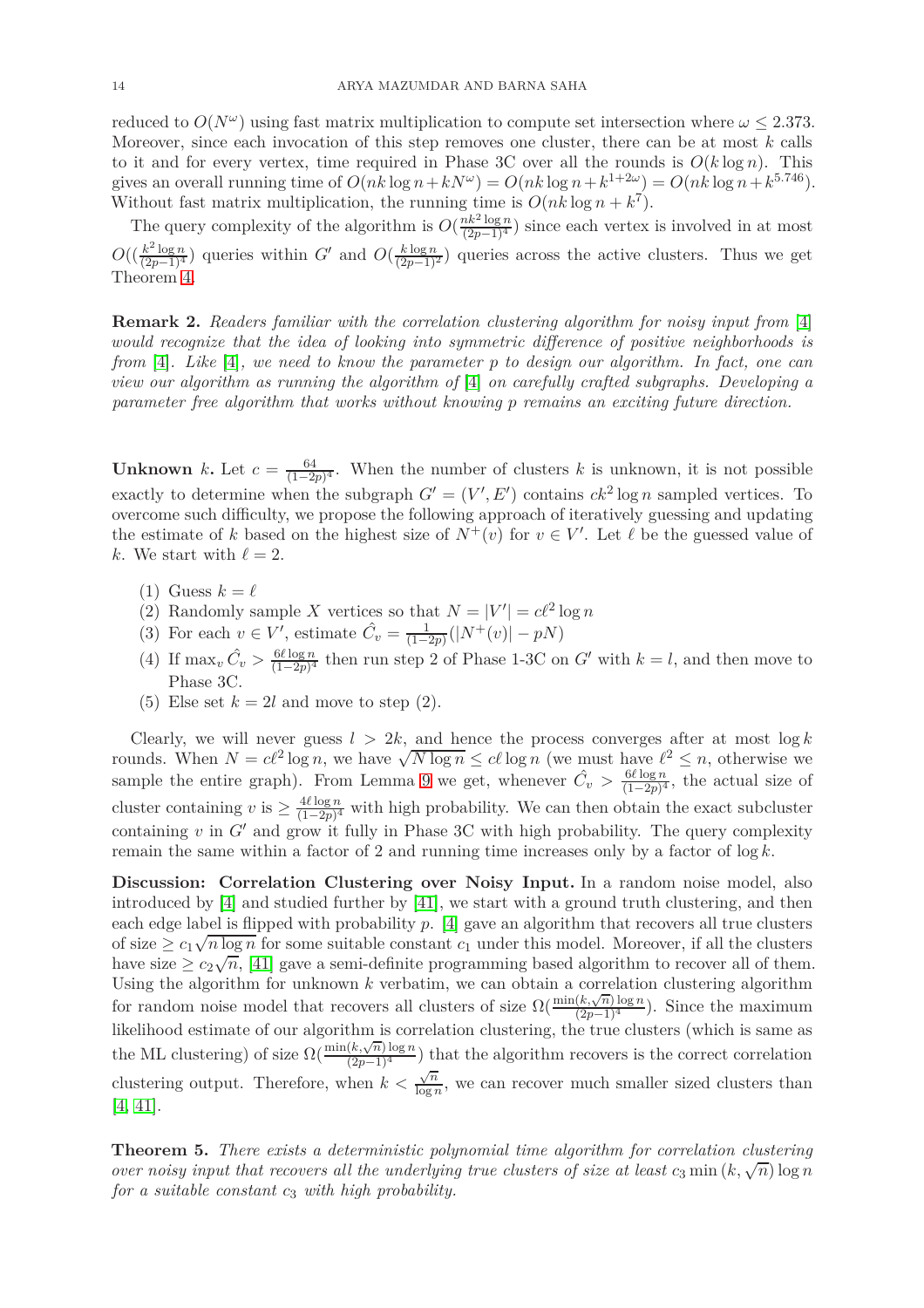### 4. Non-adaptive Algorithm and the Stochastic Block Model

<span id="page-14-0"></span>In this section, we consider the case when all queries must be made upfront that is adaptive querying is not allowed. We show how our adaptive algorithms can be modified to handle such setting. Specifically, for  $k = 2$ , we show nonadaptive algorithms are as powerful as adaptive algorithms, but for  $k \geq 3$ , unless the maximum to minimum cluster size is bounded, there is a significant advantage gained by using adaptive algorithm.

First, let us note that when there are only two clusters, and the oracle gives correct answers, then it is possible to recover the clusters with only  $n-1$  queries. Indeed, just query every element with a fixed element. It is also easy to see than  $\Omega(n)$  queries are required (since our lower bound of Theorem [1](#page-3-1) is valid in this special case).

On the other hand, consider the case when there are  $k > 2$  clusters, and the oracle is perfect. We show that any deterministic algorithm would require  $\Omega(n^2)$  queries. This is in stark contrast with our adaptive algorithms which are all deterministic and achieve significantly less query complexity.

**Claim 4.** Assume there are  $k \geq 3$  *clusters and the minimum size of a cluster is r. Then any deterministic nonadaptive algorithm must make*  $\Omega(\frac{n^2}{r})$  $\binom{n^2}{r}$  queries, even when the when query *answers are perfect. This shows that adaptive algorithms are much more powerful than their nonadaptive counterparts.*

*Proof.* Consider a graph with *n* vertices and there will be an edge between two vertices if the deterministic nonadaptive algorithm makes queries between them. Assume the number of queries made is at most  $\frac{n^2}{4r}$  $\frac{n^2}{4r}$ . Then, using Turán's theorem, this graph must have an independent set of size at least  $\frac{n}{n/2r+1} \approx 2r$ . We can create an closeting instance with three clusters: one large cluster with  $n - 2r$  vertices, and two small clusters with size r each, where the union of the later two constitutes the independent set. Since the algorithm makes no query within the later two cluster, there will be no way to identify them. Hence the number of queries for any nonadaptive deterministic algorithm must be more than  $\frac{n^2}{4r}$ 4*r* .

Moving on to the faulty oracle case, we prove the following theorem.

<span id="page-14-1"></span>**Theorem 6.** For number of clusters  $k = 2$ , there exists an  $O(n \log n)$  time nonadaptive algo*rithm that recovers the clusters with high probability with query complexity*  $O(\frac{n \log n}{(1-n)^2})$  $\frac{n \log n}{(1-2p)^4}$ ).

*For*  $k \geq 3$ , if R is the ratio between maximum to minimum cluster size, then there exists *a randomized nonadaptive algorithm that recovers all clusters with high probability with query complexity*  $O(\frac{Rnk \log n}{(1-2n)^2})$  $\frac{\sin k \log n}{(1-2p)^2}$ ). Moreover, there exists a computationally efficient algorithm for the *same with query complexity*  $O(\frac{Rnk^2\log n}{(1-2n)^4})$  $\frac{(nk^2 \log n)}{(1-2p)^4}$ .

Non-adaptive with  $k = 2$ : For  $k = 2$ , the algorithm is as follows. It constructs the graph  $G' = (V', E')$  by randomly sampling  $N = 4c \log n$  vertices where  $c = \Theta(\frac{1}{(1-2p)^4})$  and querying all  $\binom{|V'|}{2}$  pairs as well as all  $(u, v)$  where  $u \in V \setminus V'$  and  $v \in V'$ . Note that this is quite different from random querying.

*G*<sup> $\prime$ </sup> then contains at least one subcluster of size at least  $2c \log n = \frac{N}{2}$  $\frac{N}{2}$ , which is recovered by running the computationally efficient algorithm from Section [3.2.](#page-10-0) Using the query answers of  $(u, v)$  where  $u \in V \setminus V'$  and  $v \in V'$ , the subcluster is then grown fully. Finally, all the other vertices are put in a separate cluster.

The algorithm running time is  $O(n \log n)$  from the running time discussion of our computationally efficient adaptive algorithm for known *k*. This improves upon [44, [14,](#page-16-8) [12\]](#page-16-7).

Non-adaptive with  $k \geq 3$ : Let  $R \geq 1$  be the ratio of the maximum to minimum cluster size. When the minimum size cluster is small, in Appendix [4.1,](#page-15-0) we provide a lower bound of  $\Omega(n^2)$ for any deterministic algorithm. Our algorithm simply creates *G*′ by randomly and uniformly sampling  $\Theta(\frac{Rk^2\log n}{(1-2n)^4})$  $\frac{K}{(1-2p)^4}$  vertices from *G*. It then queries all  $(u, v) \in V' \times V'$ . We here assume  $\Theta\left(\frac{Rk^2\log n}{(1-2n)^4}\right)$  $\frac{4k^2 \log n}{(1-2p)^4}$  < *n*, otherwise *G*′ is the entire fully-queried graph *G*. The query complexity is therefore,  $O(\frac{Rnk^2\log n}{(1-2n)^4})$  $\frac{(nk^2 \log n)}{(1-2p)^4}$ .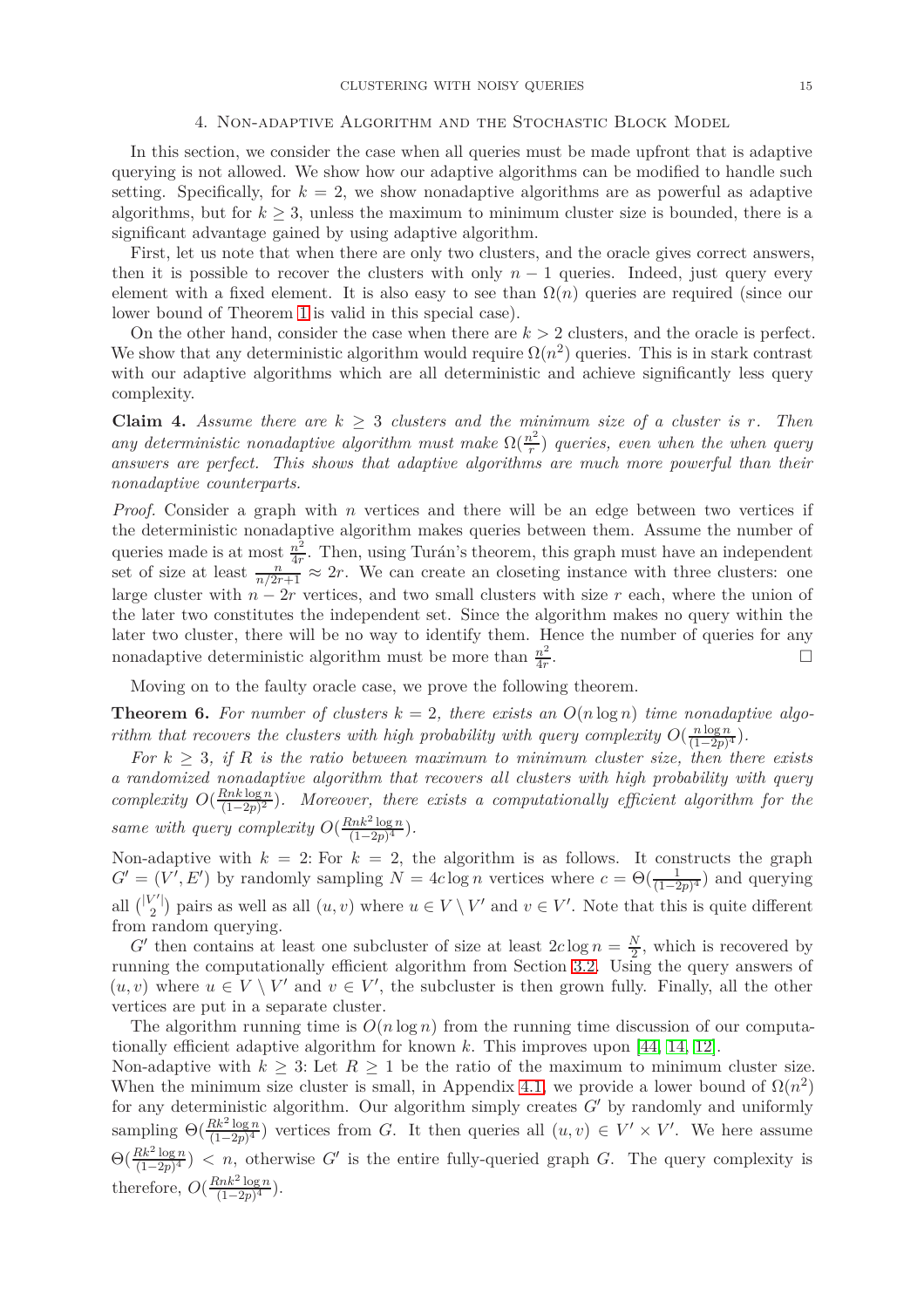Since, we sample the vertices uniformly at random, the minimum number of vertices selected from any cluster with high probability using the Chernoff bound is  $O(\frac{Rnk\log n}{(1-2n)^4})$  $\frac{\tan k \log n}{(1-2p)^4}$ ). Now, again following the algorithm of Section [3.2,](#page-10-0) we can recover all these subclusters exactly with high probability–the remaining queries are then used to grow them fully. The running time of the algorithm is same as the running time of its adaptive version.

To obtain an information theoretic optimal result within an *O*(log *n*) factor, instead of sampling  $\Theta(\frac{Rk^2\log n}{(1-2n)^4})$  $\frac{Rk^2 \log n}{(1-p)^4}$  vertices, we sample  $\Theta(\frac{Rk \log n}{(1-p)^2})$  vertices from *G* to construct *G*<sup>'</sup> and then issue all pairwise queries  $(u, v) \in V \times V'$ . Then, by the same argument, the minimum size of any subcluster in  $G'$  is at least  $\Theta(\frac{\log n}{(1-2p)^2})$  with high probability which can be recovered by using the algorithm for detecting heaviest weight subgraph from Section [3.1.](#page-6-2)

<span id="page-15-0"></span>4.1. **The Stochastic Block Model.** Our model of faulty oracle is closely related to the stochastic block model. Indeed, if all  $\binom{n}{2}$  queries are performed with the faulty oracle  $\mathcal{O}_{p,q}$ , we exactly recover the adjacency matrix of usual stochastic block model. When we are performing a fixed number  $Q < \binom{n}{2}$  of queries to the oracle, we can think of that as a generalization of the stochastic block model, where only *Q* entrees of the adjacency matrix of the stochastic block model is being provided to us. Once crucial point about our model is that though, we can adaptively query to carefully select the entries of the adjacency matrix of the stochastic block model to ensure recovery of the clustering.

Let us, consider the case when all of the *Q* queries are made nonadaptively. This is still a generalization of stochastic block model (in which case  $Q = \binom{n}{2}$ ). Assume the prior probability of each element being assigned to any cluster is uniform. Since each query involves two elements, this means that the average number of queries an element is involved in is  $\frac{2Q}{n}$ . Using Markov inequality, we can say that there exists at least  $\frac{n}{2}$  elements U, each of which are involved in at most  $\frac{4Q}{n}$  queries.

Now we can restrict ourselves to finding the clustering among only such  $\frac{n}{2}$  elements each of which are involved in at most  $\frac{4Q}{n}$  queries. Now let us just take any two clusters  $V_1$  and  $V_2$  and a fixed element  $v \in V_1 \cap U$ . We obtain  $K = \frac{n}{2k}$  $\frac{n}{2k}$  different equiprobable clusterings by interchanging *v* with the elements of  $V_2 \cap U$ . Let us consider the task of distinguishing between these K hypotheses, by looking the query answers.

Now, we can use a generalized Fano's inequality from [\[46\]](#page-18-5)[Thm. 4], where we consider Renyi divergence of order  $\frac{1}{2}$ , to have,

$$
-2\log\Big(\sqrt{\frac{1-P_e}{K}} + \sqrt{P_e(1-\frac{1}{K})}\Big)
$$
  

$$
\leq -\log\sum_{y} \left(\frac{1}{K}\sum_{j=1}^{K} \sqrt{Q_j(y)}\right)^2
$$

where  $P_e$  the probability of error of this hypothesis testing problem. This implies,

$$
\left(\sqrt{\frac{1-P_e}{K}} + \sqrt{P_e(1-\frac{1}{K})}\right)^2 \ge 1 - \mathcal{H}^2(Q_i||Q_j)
$$
  
 
$$
\ge 1 - \left(1 - (1 - \mathcal{H}^2(p||q))^{\frac{8Q}{nk}}\right) = \left(1 - \mathcal{H}^2(p||q)\right)^{\frac{8Q}{nk}},
$$

where we have used the fact that each element considered can influence at most  $\frac{4Q}{nk}$  query answers on average by this interchange. Again, if we assume  $p \sim \text{Bernoulli}\left(\frac{a \log n}{n}\right)$  $\left(\frac{\log n}{n}\right)$  and *q* ∼ Bernoulli $\left(\frac{b \log n}{n}\right)$  $\left(\frac{\log n}{n}\right)$ , a particular regime of interest for stochastic block model, then,

$$
\sqrt{\frac{k}{n}}+\sqrt{P_e}
$$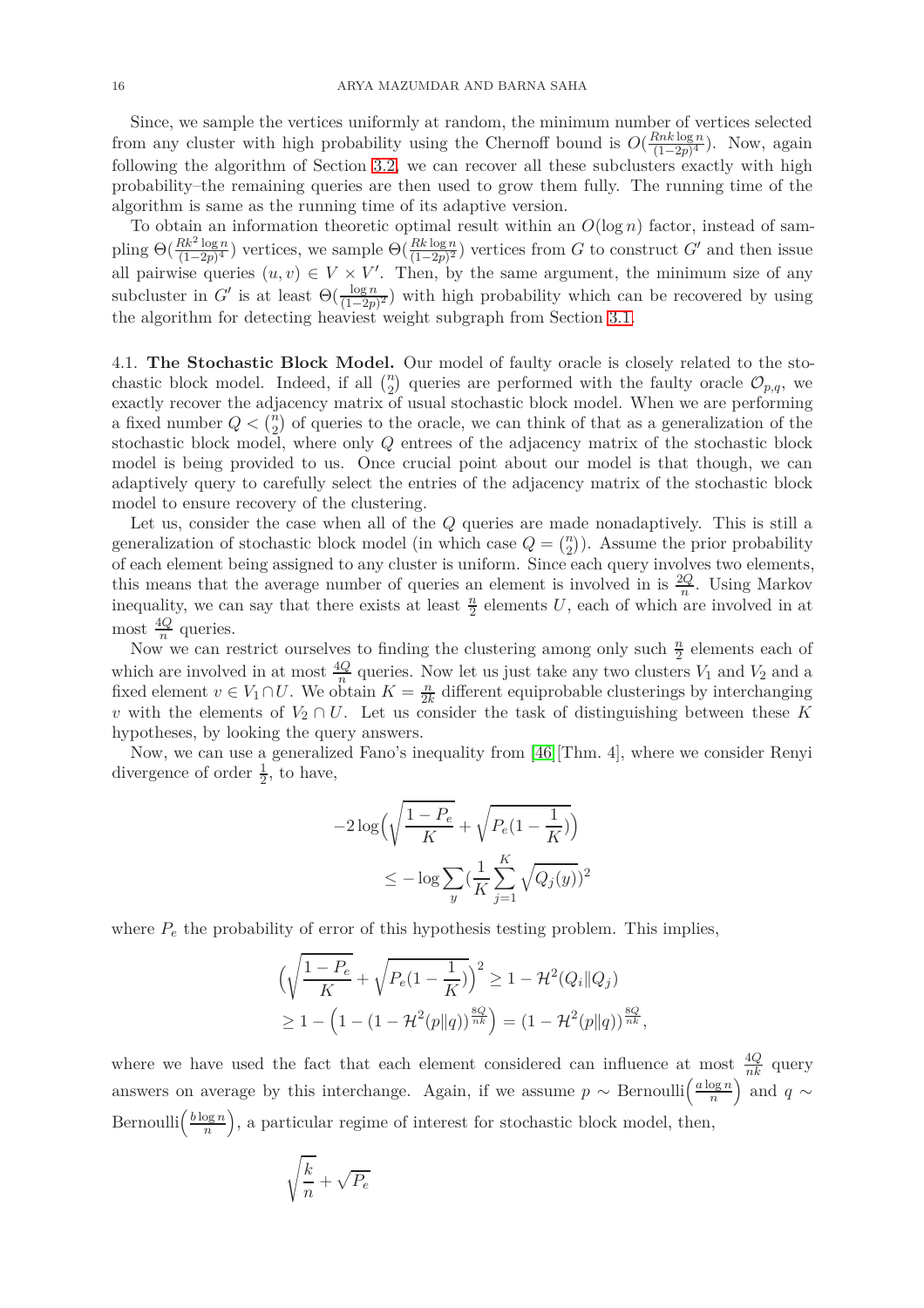$$
\geq \left(\frac{\sqrt{ab}\log n}{n} + \sqrt{\left(1 - \frac{a\log n}{n}\right)\left(1 - \frac{b\log n}{n}\right)}\right)^{\frac{4Q}{nk}}
$$

$$
= n^{-\left(\frac{a+b}{2} - \sqrt{ab} - \frac{ab\log n}{n}\right)\frac{4Q}{n^2k}}.
$$

This implies,  $\sqrt{P_e} \ge n^{-\left(\frac{a+b}{2} - \sqrt{ab}\right)\frac{4Q}{n^2k}} - \sqrt{k}n^{-1/2}$ . In particular, if  $\left(\frac{a+b}{2} - \sqrt{b}\right)n^{-1/2}$ .  $\sqrt{ab}$   $\frac{4Q}{n^2k} < \frac{1}{2}$ , then  $P_e > 0$ . Hence,  $P_e > \frac{1}{n}$  if  $\sqrt{a} - \sqrt{b} < \frac{n}{2} \sqrt{\frac{k}{Q}}$ .

Note that when  $Q = \binom{n}{2}$ , the maximum possible value, we get  $\sqrt{a} - \sqrt{b} < \sqrt{\frac{k}{2}} \implies P_e > 0$ , this is slightly suboptimal by a factor of  $\sqrt{2}$  than what is known for the stochastic block model [2, [45\]](#page-17-22). Tightening the constant, and getting matching upper bound for arbitrary *Q* are interesting future work. However, note that, our tools are not specialized for this regime of stochastic block models, and the result works for general values of *Q*, not only the corner point of  $Q = \binom{n}{2}$ .

Now to extend this argument, to the case where adaptive querying is allowed, is difficult. Therefore we have to rely on the general technique of Theorem [1.](#page-3-1)

**Remark 3.** *There is another different version of Fano's inequality that we can use here - form* [\[31\]](#page-17-27)*[Thm. 7], that says the probability of error of this hypothesis testing problem is:*

$$
P_e \ge 1 - \frac{\frac{4Q}{nk}(D(p||q) + D(q||p)) + \ln 2}{\log \frac{n}{2k}}.
$$

*This says that the number of nonadaptive queries must be at least*  $\Omega(\frac{n k \log n}{D(p||q) + D(q||p)})$  *to recover the clustering with positive probability (this is indeed a lower bound for balanced clustering). As we have seen from Theorem [6,](#page-14-1) this bound is tight.*

#### **REFERENCES**

- <span id="page-16-10"></span>[1] E. Abbe, A. S. Bandeira, and G. Hall. Exact recovery in the stochastic block model. *IEEE Trans. Information Theory*, 62(1):471–487, 2016.
- [2] E. Abbe and C. Sandon. Community detection in general stochastic block models: Fundamental limits and efficient algorithms for recovery. In *IEEE 56th Annual Symposium on Foundations of Computer Science, FOCS*, pages 670–688, 2015.
- [3] N. Ailon, Y. Chen, and H. Xu. Breaking the small cluster barrier of graph clustering. In *Proceedings of the 30th International Conference on Machine Learning, ICML 2013*, pages 995–1003, 2013.
- <span id="page-16-9"></span><span id="page-16-0"></span>[4] N. Bansal, A. Blum, and S. Chawla. Correlation clustering. *Machine Learning*, 56(1-3):89–113, 2004.
- [5] M. Braverman and E. Mossel. Noisy sorting without resampling. In *Proceedings of the nineteenth annual ACM-SIAM symposium on Discrete algorithms*, pages 268–276. Society for Industrial and Applied Mathematics, 2008.
- <span id="page-16-3"></span><span id="page-16-1"></span>[6] M. Braverman and E. Mossel. Sorting from noisy information. *CoRR*, abs/0910.1191, 2009.
- [7] M. J. Brzozowski, T. Hogg, and G. Szabo. Friends and foes: ideological social networking. In *Proceedings of the SIGCHI conference on human factors in computing systems*, pages 817–820. ACM, 2008.
- <span id="page-16-2"></span>[8] M. Burke and R. Kraut. Mopping up: modeling wikipedia promotion decisions. In *Proceedings of the 2008 ACM conference on Computer supported cooperative work*, pages 27–36. ACM, 2008.
- <span id="page-16-4"></span>[9] D. Cartwright and F. Harary. Structural balance: a generalization of heider's theory. *Psychological review*, 63(5):277, 1956.
- <span id="page-16-6"></span>[10] N. Cesa-Bianchi, C. Gentile, F. Vitale, G. Zappella, et al. A correlation clustering approach to link classification in signed networks. In *COLT*, pages 34–1, 2012.
- <span id="page-16-12"></span>[11] K. Chaudhuri, F. C. Graham, and A. Tsiatas. Spectral clustering of graphs with general degrees in the extended planted partition model. In *COLT*, pages 35–1, 2012.
- <span id="page-16-7"></span>[12] Y. Chen, A. Jalali, S. Sanghavi, and H. Xu. Clustering partially observed graphs via convex optimization. *Journal of Machine Learning Research*, 15(1):2213–2238, 2014.
- <span id="page-16-11"></span>[13] Y. Chen, G. Kamath, C. Suh, and D. Tse. Community recovery in graphs with locality. In *Proceedings of The 33rd International Conference on Machine Learning*, pages 689–698, 2016.
- <span id="page-16-8"></span>[14] Y. Chen, S. Sanghavi, and H. Xu. Clustering sparse graphs. In *Advances in neural information processing systems*, pages 2204–2212, 2012.
- <span id="page-16-5"></span>[15] K.-Y. Chiang, C.-J. Hsieh, N. Natarajan, I. S. Dhillon, and A. Tewari. Prediction and clustering in signed networks: a local to global perspective. *Journal of Machine Learning Research*, 15(1):1177–1213, 2014.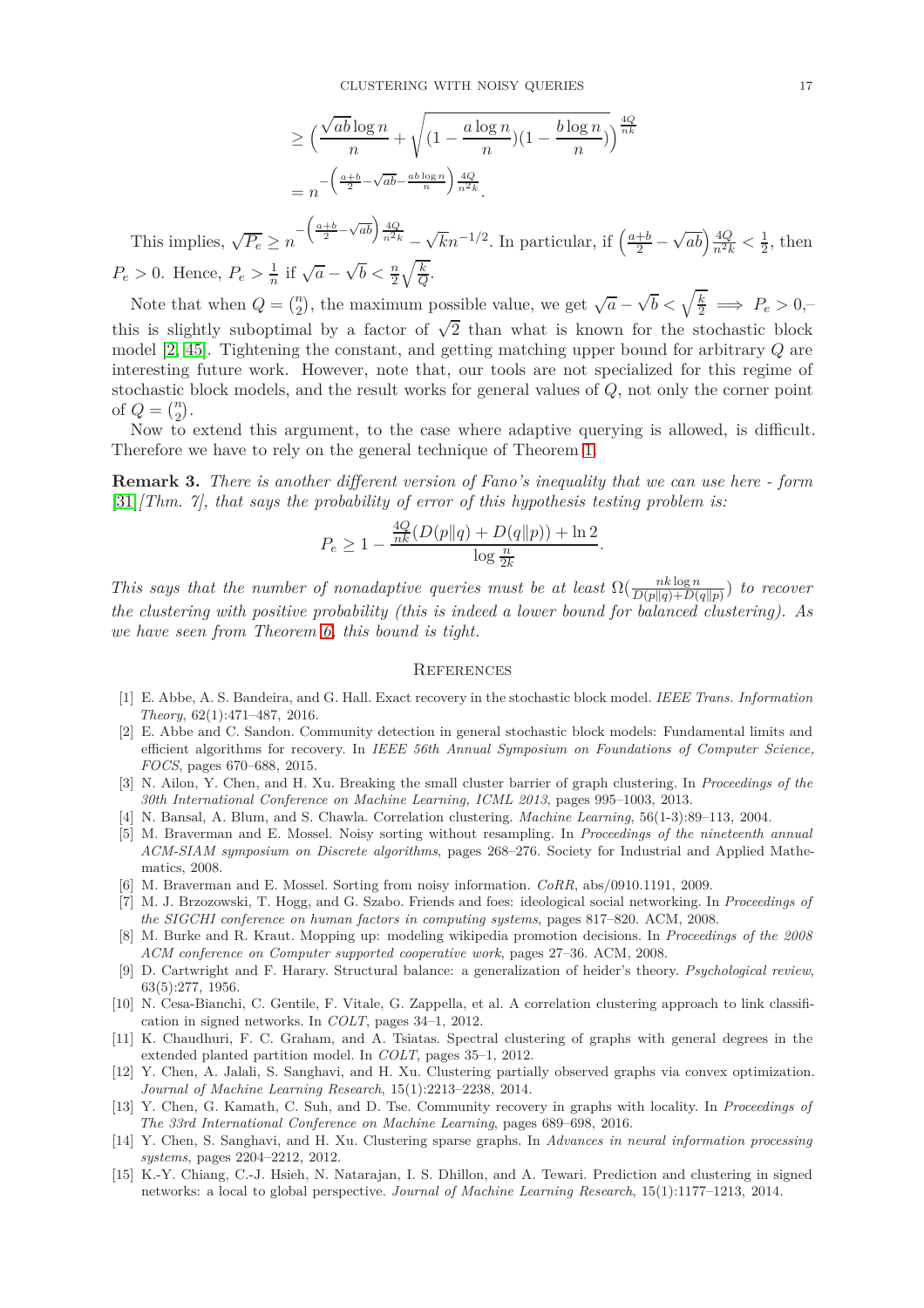- <span id="page-17-21"></span><span id="page-17-5"></span>[16] P. Chin, A. Rao, and V. Vu. Stochastic block model and community detection in the sparse graphs: A spectral algorithm with optimal rate of recovery. *arXiv preprint arXiv:1501.05021*, 2015.
- <span id="page-17-24"></span>[17] P. Christen. *Data matching: concepts and techniques for record linkage, entity resolution, and duplicate detection*. Springer Science and Business Media, 2012.
- <span id="page-17-9"></span>[18] T. M. Cover and J. A. Thomas. *Elements of information theory, 2nd Ed.* John Wiley & Sons, 2012.
- <span id="page-17-19"></span>[19] N. Dalvi, A. Dasgupta, R. Kumar, and V. Rastogi. Aggregating crowdsourced binary ratings. In *WWW*, pages 285–294, 2013.
- <span id="page-17-18"></span>[20] A. Decelle, F. Krzakala, C. Moore, and L. Zdeborová. Asymptotic analysis of the stochastic block model for modular networks and its algorithmic applications. *Physical Review E*, 84(6):066106, 2011.
- <span id="page-17-2"></span>[21] M. E. Dyer and A. M. Frieze. The solution of some random np-hard problems in polynomial expected time. *Journal of Algorithms*, 10(4):451–489, 1989.
- [22] A. K. Elmagarmid, P. G. Ipeirotis, and V. S. Verykios. Duplicate record detection: A survey. *IEEE Trans. Knowl. Data Eng.*, 19(1):1–16, 2007.
- <span id="page-17-0"></span>[23] U. Feige, P. Raghavan, D. Peleg, and E. Upfal. Computing with noisy information. *SIAM Journal on Computing*, 23(5):1001–1018, 1994.
- <span id="page-17-8"></span><span id="page-17-1"></span>[24] I. P. Fellegi and A. B. Sunter. A theory for record linkage. *Journal of the American Statistical Association*, 64(328):1183–1210, 1969.
- <span id="page-17-3"></span>[25] D. Firmani, B. Saha, and D. Srivastava. Online entity resolution using an oracle. *PVLDB*, 9(5):384–395, 2016.
- [26] L. Getoor and A. Machanavajjhala. Entity resolution: theory, practice & open challenges. *PVLDB*, 5(12):2018–2019, 2012.
- <span id="page-17-10"></span>[27] A. Ghosh, S. Kale, and P. McAfee. Who moderates the moderators?: crowdsourcing abuse detection in user-generated content. In *EC*, pages 167–176, 2011.
- <span id="page-17-7"></span>[28] C. Gokhale, S. Das, A. Doan, J. F. Naughton, N. Rampalli, J. Shavlik, and X. Zhu. Corleone: Hands-off crowdsourcing for entity matching. In *SIGMOD Conference*, pages 601–612, 2014.
- [29] A. Gruenheid, B. Nushi, T. Kraska, W. Gatterbauer, and D. Kossmann. Fault-tolerant entity resolution with the crowd. *CoRR*, abs/1512.00537, 2015.
- <span id="page-17-20"></span>[30] B. Hajek, Y. Wu, and J. Xu. Achieving exact cluster recovery threshold via semidefinite programming: Extensions. *IEEE Transactions on Information Theory*, 62(10):5918–5937, 2016.
- <span id="page-17-27"></span>[31] T. S. Han and S. Verdu. Generalizing the fano inequality. *IEEE Transactions on Information Theory*, 40(4):1247–1251, 1994.
- <span id="page-17-15"></span>[32] F. Harary et al. On the notion of balance of a signed graph. *The Michigan Mathematical Journal*, 2(2):143– 146, 1953.
- <span id="page-17-26"></span>[33] W. Hoeffding. Probability inequalities for sums of bounded random variables. *Journal of the American statistical association*, 58(301):13–30, 1963.
- <span id="page-17-17"></span>[34] P. W. Holland, K. B. Laskey, and S. Leinhardt. Stochastic blockmodels: First steps. *Social networks*, 5(2):109– 137, 1983.
- <span id="page-17-11"></span>[35] D. R. Karger, S. Oh, and D. Shah. Iterative learning for reliable crowdsourcing systems. In *NIPS*, pages 1953–1961, 2011.
- <span id="page-17-14"></span>[36] C. A. Lampe, E. Johnston, and P. Resnick. Follow the reader: filtering comments on slashdot. In *Proceedings of the SIGCHI conference on Human factors in computing systems*, pages 1253–1262. ACM, 2007.
- <span id="page-17-4"></span>[37] M. D. Larsen and D. B. Rubin. Iterative automated record linkage using mixture models. *Journal of the American Statistical Association*, 96(453):32–41, 2001.
- <span id="page-17-13"></span>[38] J. Leskovec, D. Huttenlocher, and J. Kleinberg. Predicting positive and negative links in online social networks. In *Proceedings of the 19th international conference on World wide web*, pages 641–650. ACM, 2010.
- <span id="page-17-23"></span>[39] S. H. Lim, Y. Chen, and H. Xu. Clustering from labels and time-varying graphs. In Z. Ghahramani, M. Welling, C. Cortes, N. D. Lawrence, and K. Q. Weinberger, editors, *Advances in Neural Information Processing Systems 27*, pages 1188–1196. Curran Associates, Inc., 2014.
- <span id="page-17-25"></span>[40] K. Makarychev, Y. Makarychev, and A. Vijayaraghavan. Correlation clustering with noisy partial information. In *Proceedings of The 28th Conference on Learning Theory*, pages 1321–1342, 2015.
- <span id="page-17-16"></span>[41] C. Mathieu and W. Schudy. Correlation clustering with noisy input. In *Proceedings of the Twenty-First Annual ACM-SIAM Symposium on Discrete Algorithms, SODA 2010, Austin, Texas, USA, January 17-19, 2010*, pages 712–728, 2010.
- <span id="page-17-12"></span><span id="page-17-6"></span>[42] A. Mazumdar and B. Saha. Clustering via crowdsourcing. *arXiv preprint arXiv:1604.01839*, 2016.
- [43] A. Mazumdar and B. Saha. A Theoretical Analysis of First Heuristics of Crowdsourced Entity Resolution. *The Thirty-First AAAI Conference on Artificial Intelligence (AAAI-17)*, 2017.
- [44] M. Mitzenmacher and C. E. Tsourakakis. Predicting signed edges with  $o(n^{(1+\epsilon)}logn)$  queries. *CoRR*, abs/1609.00750, 2016.
- <span id="page-17-22"></span>[45] E. Mossel, J. Neeman, and A. Sly. Consistency thresholds for the planted bisection model. In *Proceedings of the Forty-Seventh Annual ACM on Symposium on Theory of Computing*, pages 69–75. ACM, 2015.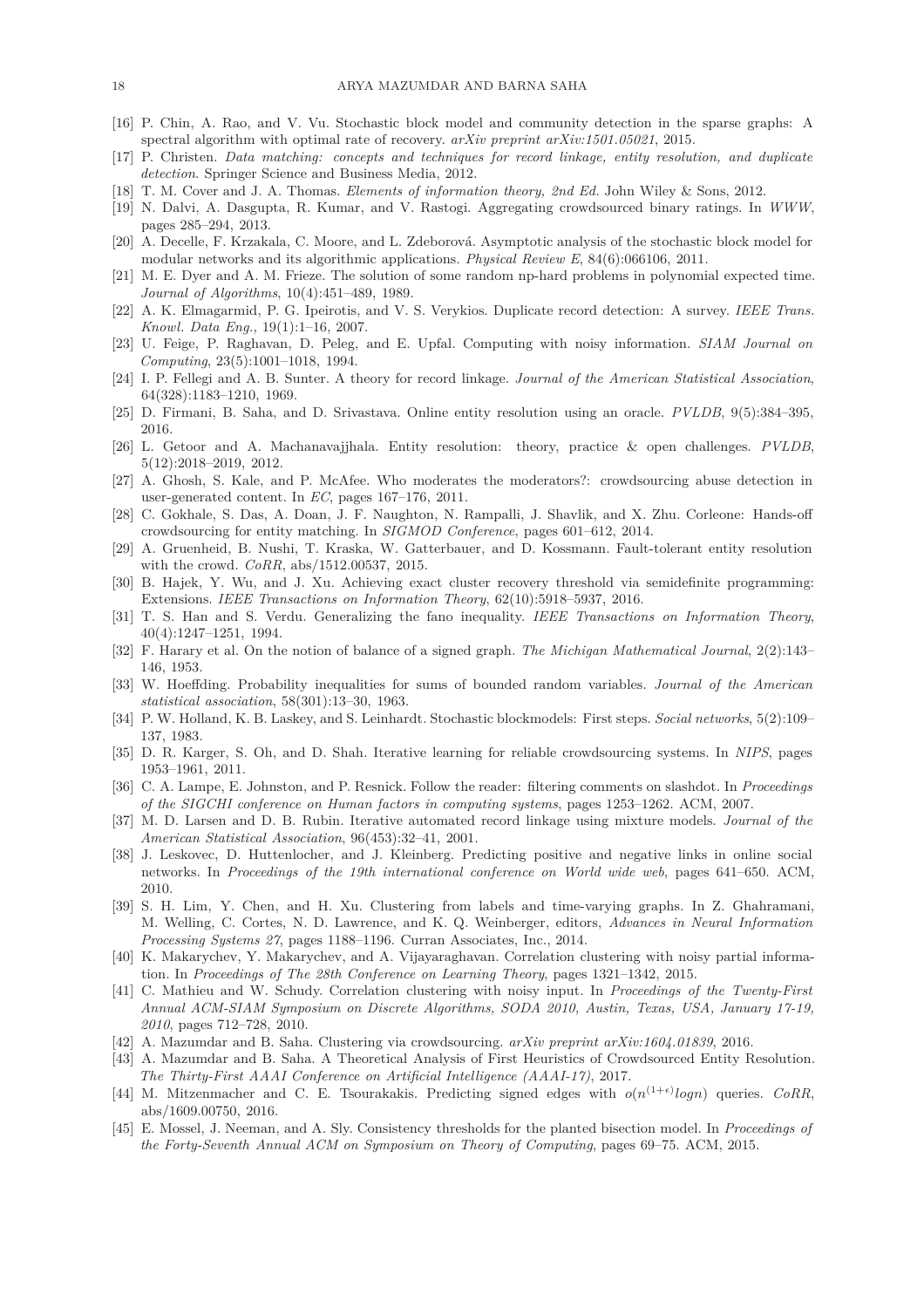- <span id="page-18-5"></span>[46] Y. Polyanskiy and S. Verdú. Arimoto channel coding converse and rényi divergence. In *Communication, Control, and Computing (Allerton), 2010 48th Annual Allerton Conference on*, pages 1327–1333. IEEE, 2010.
- <span id="page-18-2"></span>[47] D. Prelec, H. S. Seung, and J. McCoy. A solution to the single-question crowd wisdom problem. *Nature*, 541(7638):532–535, 2017.
- [48] V. Verroios and H. Garcia-Molina. Entity resolution with crowd errors. In *31st IEEE International Conference on Data Engineering, ICDE 2015, Seoul, South Korea, April 13-17, 2015*, pages 219–230, 2015.
- <span id="page-18-0"></span>[49] V. Verroios, H. Garcia-Molina, and Y. Papakonstantinou. Waldo: An adaptive human interface for crowd entity resolution. In *SIGMOD*, pages 219–230, 2017.
- <span id="page-18-3"></span>[50] N. Vesdapunt, K. Bellare, and N. Dalvi. Crowdsourcing algorithms for entity resolution. *PVLDB*, 7(12):1071– 1082, 2014.
- [51] R. K. Vinayak and B. Hassibi. Crowdsourced clustering: Querying edges vs triangles. In *Advances in Neural Information Processing Systems*, pages 1316–1324, 2016.
- <span id="page-18-4"></span><span id="page-18-1"></span>[52] J. Wang, T. Kraska, M. J. Franklin, and J. Feng. Crowder: Crowdsourcing entity resolution. *PVLDB*, 5(11):1483–1494, 2012.

### Appendix A. Algorithms

### A.1. **Proofs of the claims in Lemma [5.](#page-8-0)**

*Proof of Claim [1.](#page-8-1)* For an  $i: |V'_i| \ge c' \log n$ , we have

$$
\mathbb{E} \sum_{s,t \in V'_i, s < t} \omega_{s,t} = \binom{|V'_i|}{2} ((1-p) - p) = (1-2p) \binom{|V'_i|}{2}.
$$

Since  $\omega_{s,t}$  are independent binary random variables, using the Hoeffding's inequality (Lemma [3\)](#page-8-2),

$$
\Pr\Big(\sum_{s,t\in V'_i,s
$$

Hence,

$$
\Pr\Big(\sum_{s,t\in V'_i,s(1-\delta)\mathbb{E}\sum_{s,t\in V'_i,s
$$

Therefore with high probability (here the success probability is even  $> 1 - \frac{1}{n^{\log n}}$ )

$$
\sum_{s,t \in V'_i, s < t} \omega_{s,t} > (1 - \delta)(1 - 2p) \binom{|V'_i|}{2}
$$
\n
$$
\geq (1 - \delta)(1 - 2p) \binom{c' \log n}{2} > \frac{c'^2}{3} (1 - 2p) \log^2 n,
$$

for an appropriately chosen  $\delta$  (say  $\delta = \frac{1}{4}$ )  $\frac{1}{4}$ .

So, when processing *G*<sup>'</sup>, the algorithm must return a set *S* such that  $|S| \ge c' \sqrt{\frac{2(1-2p)}{3}} \log n =$  $c''$  log *n* (define  $c'' = c' \sqrt{\frac{2(1-2p)}{3}}$ ) with probability  $> 1 - \frac{1}{n^{\log n}}$  - since otherwise  $\sqrt{2}$ *c* ′  $\sqrt{\frac{2(1-2p)}{2}}$ log *n*  $\setminus$ *c*  $\frac{1}{2}$ 

<span id="page-18-6"></span>
$$
\sum_{i,j \in S, i < j} \omega_{i,j} < \binom{c' \sqrt{\frac{2(1-2p)}{3} \log n}}{2} < \frac{c'^2}{3} (1 - 2p) \log^2 n.
$$

Now let  $S \nsubseteq V_i$  for any *i*. Then *S* must have intersection with at least 2 clusters. Let  $V_i \cap S = C_i$  and let  $j^* = \arg \min_{i:C_i \neq \emptyset} |C_i|$ . We claim that,

(2) 
$$
\sum_{i,j \in S, i < j} \omega_{i,j} < \sum_{i,j \in S \setminus C_{j^*}, i < j} \omega_{i,j},
$$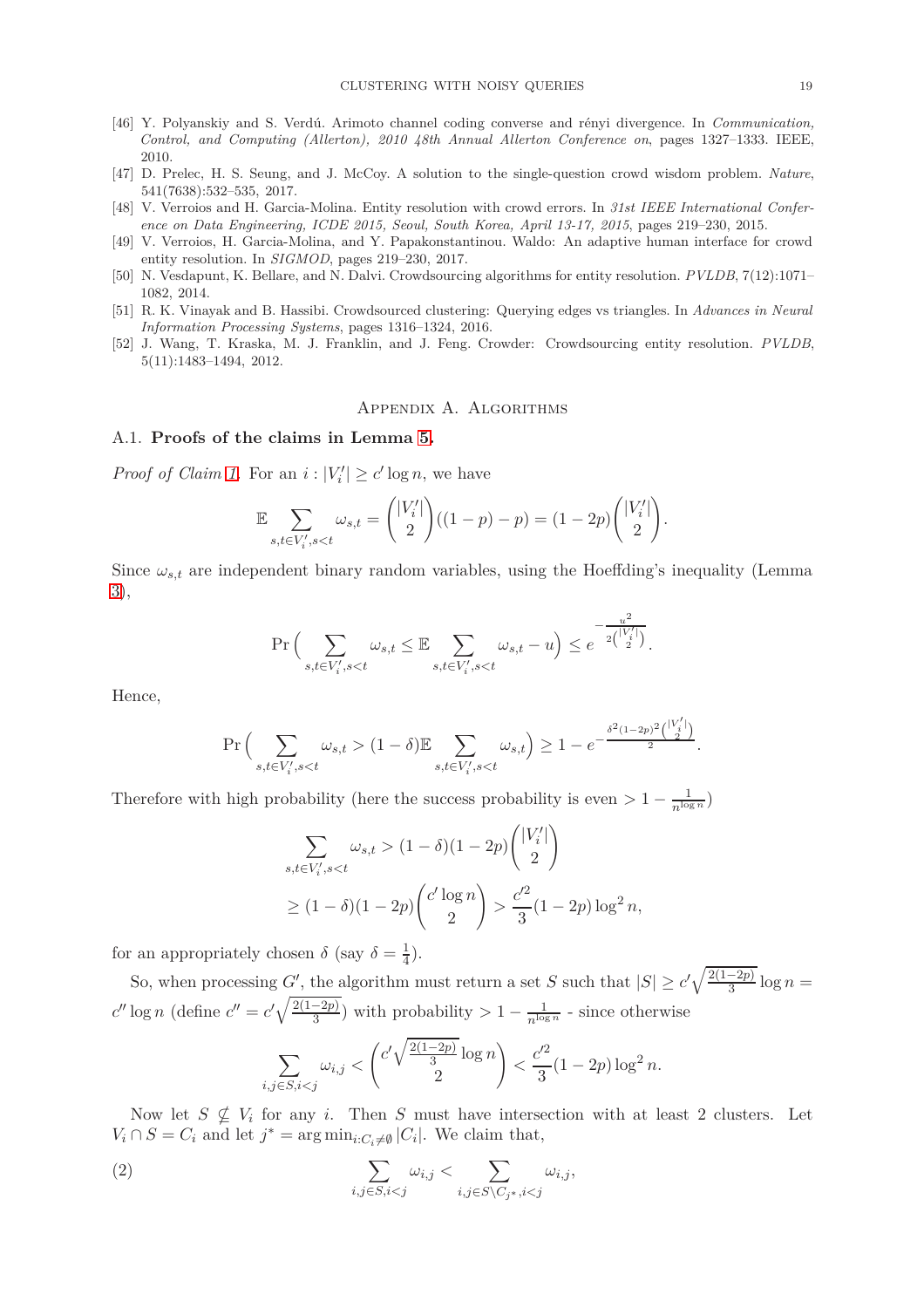with high probability. Condition [\(2\)](#page-18-6) is equivalent to,

$$
(I) \qquad \qquad \sum_{i,j \in C_{j^*}, i < j} \omega_{i,j} + \sum_{i \in C_{j^*}, j \in S \setminus C_{j^*}} \omega_{i,j} < 0.
$$

However this is true because,

- (1)  $\mathbb{E}\Big(\sum_{i,j\in C_{j^*},i and  $\mathbb{E}\Big(\sum_{i\in C_{j^*},j\in S\setminus C_{j^*}}\omega_{i,j}\Big) = -(1-2p)|C_{j^*}|$ .$  $|S \setminus C_{j^*}|$ . Note that  $|S \setminus C_{j^*}| \geq |C_{j^*}|$ . Hence the expected value of the L.H.S. of (I) is negative.
- (2) As long as  $|C_{j^*}| \geq \frac{12\sqrt{\log n}}{(1-2p)}$  we have, from Hoeffding's inequality,

$$
\Pr\Big(\sum_{i,j\in C_{j^*}, i  

$$
\le e^{-\frac{\nu^2(1-2p)^2\binom{|C_{j^*}|}{2}}{2}} = n^{-36\nu^2}.
$$
$$

While at the same time,

$$
\Pr\Big(\sum_{i \in C_{j^*}, j \in S \setminus C_{j^*}} \omega_{i,j} \ge -(1 - \nu)(1 - 2p)|C_{j^*}| \cdot |S \setminus C_{j^*}|\Big)
$$
  

$$
\le e^{-\frac{\nu^2 (1 - 2p)^2 |C_{j^*}| \cdot |S \setminus C_{j^*}|}{2}} = n^{-72\nu^2}.
$$

Setting  $\nu = \frac{1}{4}$  $\frac{1}{4}$  (say), of course with high probability (probability at least  $1 - \frac{2}{n^{2.25}}$ )

$$
\sum_{i,j\in C_{j^*},i
$$

(3) When  $|C_{j^*}| < \frac{12\sqrt{\log n}}{(1-2p)}$  $\frac{2\sqrt{\log n}}{(1-2p)}$ , let  $|C_{j^*}| = x$ . We have,

$$
\sum_{i,j \in C_{j^*}, i < j} \omega_{i,j} \le \binom{|C_{j^*}|}{2} \le \frac{x^2}{2}.
$$

While at the same time,

$$
\begin{aligned} &\Pr\Big(\sum_{i \in C_{j^*}, j \in S \backslash C_{j^*}} \omega_{i,j} \geq -(1-\nu)(1-2p)|C_{j^*}| \cdot |S \setminus C_{j^*}|\Big)\\ &\leq e^{-\frac{\nu^2(1-2p)^2|C_{j^*}| \cdot |S \setminus C_{j^*}|}{2}} \leq e^{-\frac{\nu^2(1-2p)^2 x(|S|-x)}{2}} \end{aligned}
$$

If  $x \ge \sqrt{\frac{3}{2(1 \frac{3}{2(1-2p)}$ , then  $x(|S|-x) \ge \frac{2x|S|}{3} = \frac{2c'\log n}{3} \ge \frac{64\log n}{(1-2p)^2}$  $\frac{64 \log n}{(1-2p)^2}$ , where the second inequality followed since  $x < \frac{S}{3}$ . Hence, in this case, again setting  $\nu = \frac{1}{4}$  and noting the value of S and the fact  $|C_{j^*}| < \frac{12\sqrt{\log n}}{(1-2p)}$  $\frac{2\sqrt{\log n}}{(1-2p)}$ , with probability at least  $1-\frac{1}{n^2}$ ,

$$
\sum_{i,j \in C_{j^*}, i < j} \omega_{i,j} + \sum_{i \in C_{j^*}, j \in S \setminus C_{j^*}} \omega_{i,j} < 0.
$$
\nIf  $x < \sqrt{\frac{3}{2(1-2p)}}$ , then  $(S - x) > \frac{48x \log n}{(1-2p)}$ . Hence  $E[\sum_{i \in C_{j^*}, j \in S \setminus C_{j^*}} \omega_{i,j}] \leq -(1-2p)x(S - x) < -48 \log n \frac{x^2}{2}$ . Hence by Hoeffding's inequality,

$$
\Pr\Big(\sum_{i \in C_{j^*}, j \in S \backslash C_{j^*}} \omega_{i,j} \geq -\frac{x^2}{2}\Big) \leq e^{-\frac{2*47*47x^4\log^2n}{|C_{j^*}||S\backslash C_{j^*}|}} \leq e^{-\frac{2*47*47x^3\log^2n}{|S|}} < < \frac{1}{n^2}
$$

Hence [\(2\)](#page-18-6) is true with probability at least  $1 - \frac{4}{n^2}$ . But then the algorithm would not return *S*, but will return  $S \setminus C_{j^*}$ . Hence, we have run into a contradiction. This means  $S \subseteq V_i$  for some *Vi* . The contract of the contract of the contract of the contract of the contract of  $\Box$